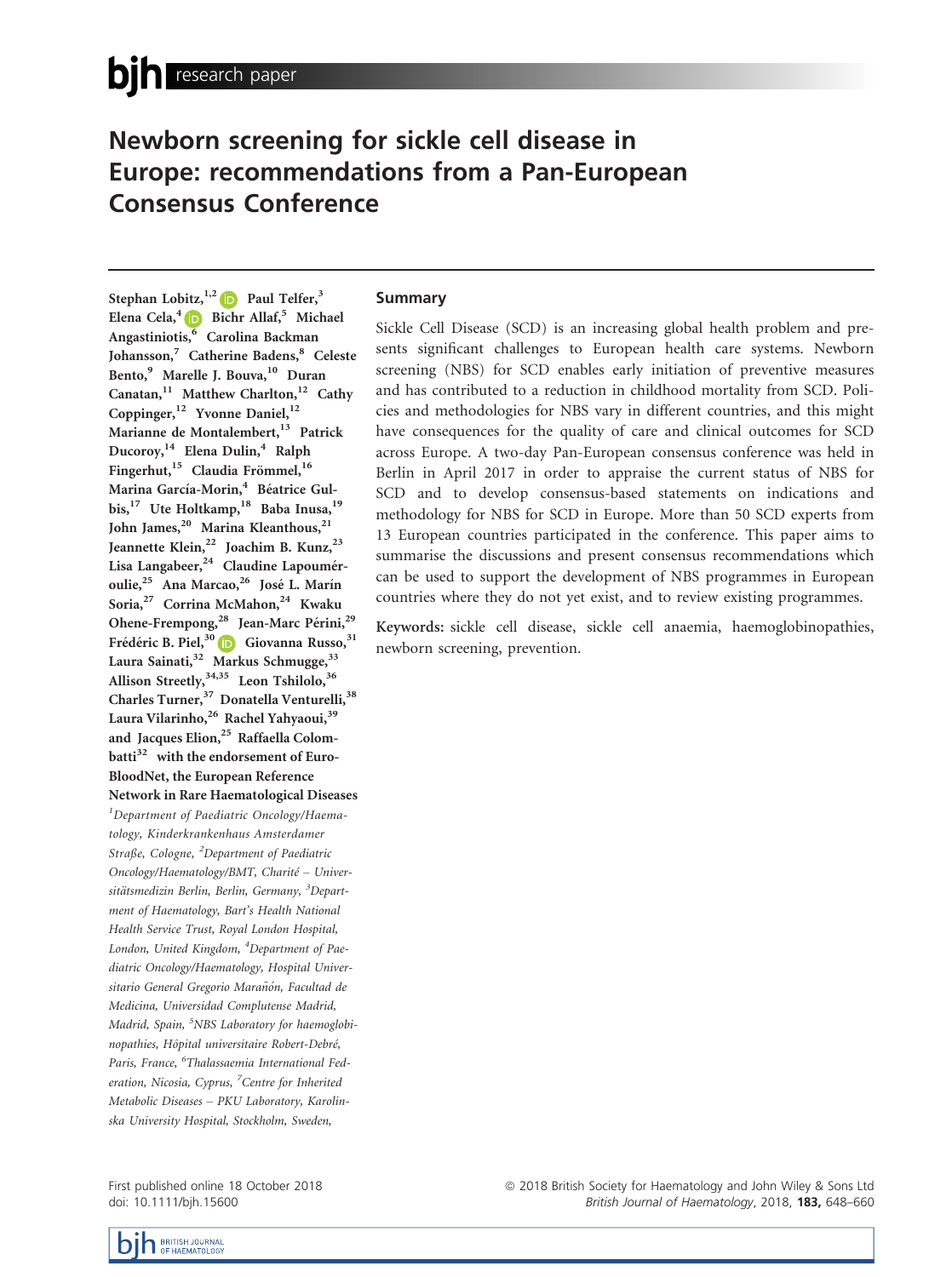<sup>8</sup>Département de génétique médicale, Aix-Marseille Université, Hôpital de la Timone, Marseille, France, <sup>9</sup>Department of Haematology, Centro Hospitalar e Universitário de Coimbra, Coimbra, Portugal, <sup>10</sup>Centre for Infectious Disease Research, Diagnostics and Screening, National Institute for Public Health and the Environment, Bilthoven, The Netherlands, <sup>11</sup>Haemoglobinopathy Diagnosis Centre, Mediterranean Blood Diseases Foundation, Antalya, Turkey, <sup>12</sup>Public Health England, NHS Sickle Cell and Thalassaemia Screening Programme, London, United Kingdom, <sup>13</sup>Department of Paediatrics, Reference Centre for Sickle Cell Disease, AP-HP Hôpital Universitaire Necker-Enfants Malades, Paris, <sup>14</sup>BIOMANEO, Dijon, France, <sup>15</sup>NBS Laboratory, Universitätskinderspital Zürich– Eleonorenstiftung, Zurich, Switzerland, <sup>16</sup>Labor Berlin – Charité Vivantes GmbH, Berlin, Germany, <sup>17</sup>Department of Clinical Chemistry, Cliniques universitaires de Bruxelles, Hôpital Erasme – ULB, Bruxelles, Belgium, <sup>18</sup>Screening-Labor Hannover, Ronnenberg, Germany, <sup>19</sup>Evelina London Children's Hospital, Guy's and St Thomas' NHS Trust, <sup>20</sup>Sickle Cell Society UK, London, United Kingdom, <sup>21</sup>Molecular Genetics Thalassaemia Department, The Cyprus School of Molecular Medicine, The Cyprus Institute of Neurology and Genetics, Nicosia, Cyprus, <sup>22</sup>NBS Laboratory, Charité – Universitätsmedizin Berlin, Berlin, <sup>23</sup>Department of Paediatric Oncology, Haematology and Immunology, University of Heidelberg, Heidelberg, Germany, <sup>24</sup>Our Lady's Children's Hospital, Crumlin, Dublin, Ireland, <sup>25</sup>Laboratoire d'Excellence GR-Ex, UMR\_S1134, Inserm, Université Paris Diderot, Sorbonne Paris Cité, Institut National de la Transfusion Sanguine, Paris, France, <sup>26</sup>Department of Human Genetics -Newborn Screening, Metabolism and Genetics Unit, Instituto Nacional de Saúde Dr. Ricardo Jorge, Porto, Portugal, <sup>27</sup>Programa de Cribado Neonatal, Sección Errores Congénitos del Metabolismo, Servicio de Bioquímica y Genética Molecular, Hospital Clínic, Barcelona, Spain, <sup>28</sup>Sickle Cell Foundation of Ghana, Kumasi, Ghana, <sup>29</sup>NBS Laboratory, University Hospital of Lille, Lille, France, <sup>30</sup>Department of Epidemiology & Biostatistics, School of Public Health, Imperial College London, London, United Kingdom, <sup>31</sup>Department of Clinical and Experimental Medicine, Paediatric Haemato-Oncology Unit, University of Catania, Catania, <sup>32</sup>Department of Child and Maternal Health, Clinic of Paediatric Haematology/Oncology, Azienda Ospedaliera-Università di Padova, Padova, Italy, <sup>33</sup>Department of Paediatric Haematology, Universitätskinderspital Zürich – Eleonorenstiftung, Zurich, Switzerland, <sup>34</sup>School of Population Health and Environmental Sciences, Faculty of Life Sciences & Medicine, King's College London, <sup>35</sup>Division of Healthcare Public Health, Health Protection and Medical Directorate, Public Health England, London, United Kingdom, <sup>36</sup>Centre Hospitalier Monkole, Kinshasa, Democratic Republic of Congo, <sup>37</sup>WellChild Laboratory, Evelina London Children's Hospital, London, United Kingdom, <sup>38</sup>Department of Transfusion Medicine, University Hospital of Modena, Modena, Italy and <sup>39</sup>Instituto de Investigación Biomédica de Málaga, Málaga Regional University Hospital, Málaga, Spain

Received 8 February 2018; accepted for

publication 26 July 2018

Correspondence: Dr. med. Stephan Lobitz, Kinderkrankenhaus Amsterdamer Straße, Department of Paediatric Haematology/Oncology, Amsterdamer Straße 59, 51107 Köln, Germany.

E-mail: [LobitzS@Kliniken-Koeln.de](mailto:)

#### Introduction

Sickle Cell Disease (SCD) is an autosomal recessive inherited blood condition that has recently been reviewed elsewhere (Piel et al, 2017; Ware et al, 2017). Briefly, the sickle mutation causes a substitution of valine for glutamic acid at position 6 of the beta globin chain. This results in a defective haemoglobin molecule (HbS) that can aggregate and form polymers with adjacent haemoglobin molecules when in the deoxygenated state. As a consequence, red blood cells become damaged by polymerised HbS. Repeated cycles of polymerisation-depolymerisation damage the erythrocyte cytoskeleton and cell membrane, leading to a decrease in erythrocyte lifespan that is clinically apparent as haemolysis and its sequelae. There is also defective flow of red blood cells in the microcirculation resulting in occlusion of capillaries and postcapillary venules. Haemolytic and vaso-occlusive phenomena give rise to vascular remodelling and large vessel complications. Both, acute infarctions and large vessel disease cause progressive life-limiting organ damage.

Complications of vaso-occlusion include dactylitis (painful swelling to the hands and/or feet), acute pain episodes, acute chest syndrome and others. Children with SCD are particularly prone to Invasive Pneumococcal Disease (IPD)

 $\degree$  2018 British Society for Haematology and John Wiley & Sons Ltd 649 British Journal of Haematology, 2018, 183, 648-660

as a result of functional hypo-/asplenia (Overturf et al, 1977; Powars et al, 1983; Wong et al, 1992a; Payne et al, 2013). Other causes of morbidity and mortality include acute anaemia secondary to splenic sequestration, parvovirus B19 infection and malaria (in endemic regions) (Ballas et al, 2010). Complications of SCD result in frequent hospitalization for treatment, which is burdensome for health care systems (Brozovic et al, 1987; Colombatti et al, 2008; Lanzkron et al, 2010; Raphael et al, 2013; Bou-Maroun et al, 2018).

Globally, SCD is among the most commonly inherited disorders. Every year, more than 300.000 babies are born with SCD, the majority in Sub-Saharan Africa and in India (Piel et al, 2013, 2016; Serjeant, 2017; Ware et al, 2017). Although morbidity and mortality rates in affected children from these regions are very high (Grosse et al, 2011; Makani et al, 2011), outcomes have been dramatically improved in higher income countries by implementation of early preventive measures and improvements in comprehensive care (Gaston et al, 1986; Vichinsky et al, 1988; Quinn et al, 2010; Le et al, 2015; Couque et al, 2016). Life-threatening early complications of SCD can be reduced by parental education and preventive medical interventions (Quinn et al, 2010; Wang et al, 2011; Yawn et al, 2014;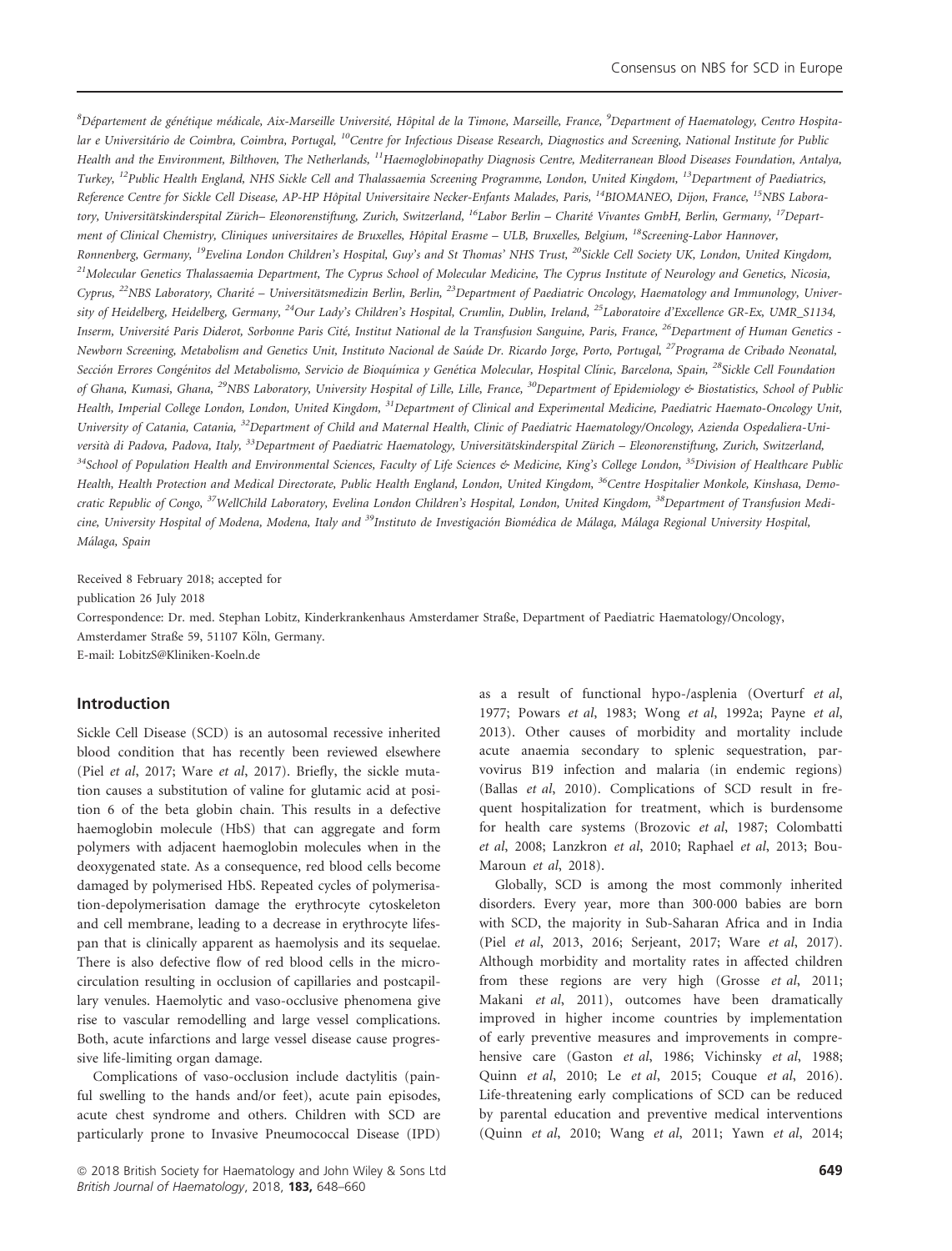Couque et al, 2016). Both Pneumococcal prophylaxis with oral penicillin from 3 months of age and pneumococcal vaccination significantly reduce the risk of IPD (Overturf & Powars, 1980; Gaston et al, 1986; Wong et al, 1992b; Falletta et al, 1995; Sobota et al, 2015; Rankine-Mullings & Owusu-Ofori, 2017). Parents can be taught how to recognise signs and symptoms of anaemia, and how to examine for splenic enlargement so that they can bring the child to medical attention promptly and avoid adverse outcomes from acute splenic sequestration (Wang et al, 2011). These observations have helped to support inclusion of SCD in the newborn screening (NBS) programmes of several European countries (Table I and II).

There are two alternative approaches to NBS. "Targeted screening" takes the ethnic ancestry of every newborn into account. Testing is restricted to babies whose parental family origins are from 'at risk' ethnic groups. In contrast, "universal screening" is offered to the whole newborn population irrespective of family origins.

In its publication "A Roadmap for European Haematology Research" (Engert et al, 2016), the European Haematology Association (EHA) recommended undertaking detailed epidemiological studies in all countries, particularly in Western Europe, as a prerequisite for the implementation of effective prevention programmes. Previously, there have been efforts to develop uniform standards for care of SCD across Europe (de Montalembert et al, 2011; Engert et al, 2016), but significant variation in practice persists. Two factors have recently highlighted the need for a more coordinated approach to diagnosis and management. Firstly, the globalization of migration flows has increased cultural diversity, bringing to Europe populations from areas with high prevalence of SCD and increasing the number of patients (Roberts & de Montalembert, 2007; Piel, 2016; Cortes-Castell et al, 2017; Inusa & Colombatti, 2017; Kunz et al, 2017). Secondly, health policies and health systems across the European Union (EU) are becoming increasingly interconnected, because of patients receiving healthcare across the EU, health professionals working in different EU

countries, higher expectations for healthcare and new developments in health technologies (EU 2011). The "Pan-European Consensus Conference on Newborn Screening for Haemoglobinopathies", which took place in Berlin, Germany on 29–30 April 2017, brought together more than 50 experts with both laboratory and clinical backgrounds from 13 European countries; it was endorsed by EuroBloodNet, the European Reference Network (ERN) in Rare Haematological Diseases [\(www.eurobloodnet.com](http://www.eurobloodnet.com)).

The conference had two major goals:

- 1 To provide an overview of current NBS policies and epidemiological data across Europe.
- 2 To identify key questions from both laboratory and clinical perspectives that relate to implementing and sustaining NBS programmes in Europe, and to attempt to reach a consensus statement on each of these questions.

The purpose of this paper is to report a summary of the data discussed at the conference and to present the consensus statements.

# Methodology

The idea of a European meeting to address priorities for SCD was first suggested at the Global Sickle Cell Disease Network (GSCDN) meeting in Rio de Janeiro, Brazil, 11–14 November 2014, and further developed at the 10th Annual Conference of the Academy of Sickle Cell and Thalassaemia (ASCAT) in London, 5–7 October 2016. NBS was suggested as the first issue to be addressed, being the first specific intervention after birth.

Four months before the conference, clinical and laboratory experts in the field of SCD from European countries where SCD is considered a health care issue were invited to participate. Experts were selected on the basis of their publications and/or presentations at scientific meetings. They were joined by representatives from national scientific societies, national SCD reference centres and national NBS programmes.

Table I. Newborn screening programmes for sickle cell disease in Europe.

| Country                            | Level               | Coverage                              | Reference                         |
|------------------------------------|---------------------|---------------------------------------|-----------------------------------|
| Belgium                            | Regional (Brussels) | Universal                             | Gulbis et al (2009)               |
| Belgium                            | Regional (Liége)    | Universal                             | Gulbis et al (2009)               |
| France                             | National            | Targeted in metropolitan France       | Bardakdjian-Michau et al (2009)   |
|                                    |                     | and universal in overseas territories | Saint-Martin et al (2013),        |
|                                    |                     |                                       | Thuret et al (2010)               |
| Netherlands                        | National            | Universal                             | Bouva et al (2010)                |
| Spain                              | National            | Universal                             | Manu Pereira and Corrons (2009)   |
| United Kingdom (England,           | National            | Universal                             | Ryan <i>et al</i> (2010)          |
| Scotland, Wales, Northern Ireland) |                     |                                       | Streetly (2000, 2005)             |
|                                    |                     |                                       | Streetly et al (2008, 2010, 2018) |

Please note: The UK has a linked antenatal and neonatal screening programme for haemoglobinopathies. Cyprus and Turkey have antenatal programmes only (Angastiniotis & Hadjiminas, 1981; Kolnagou & Kontoghiorghes, 2009; Canatan, 2014; Kountouris et al, 2016).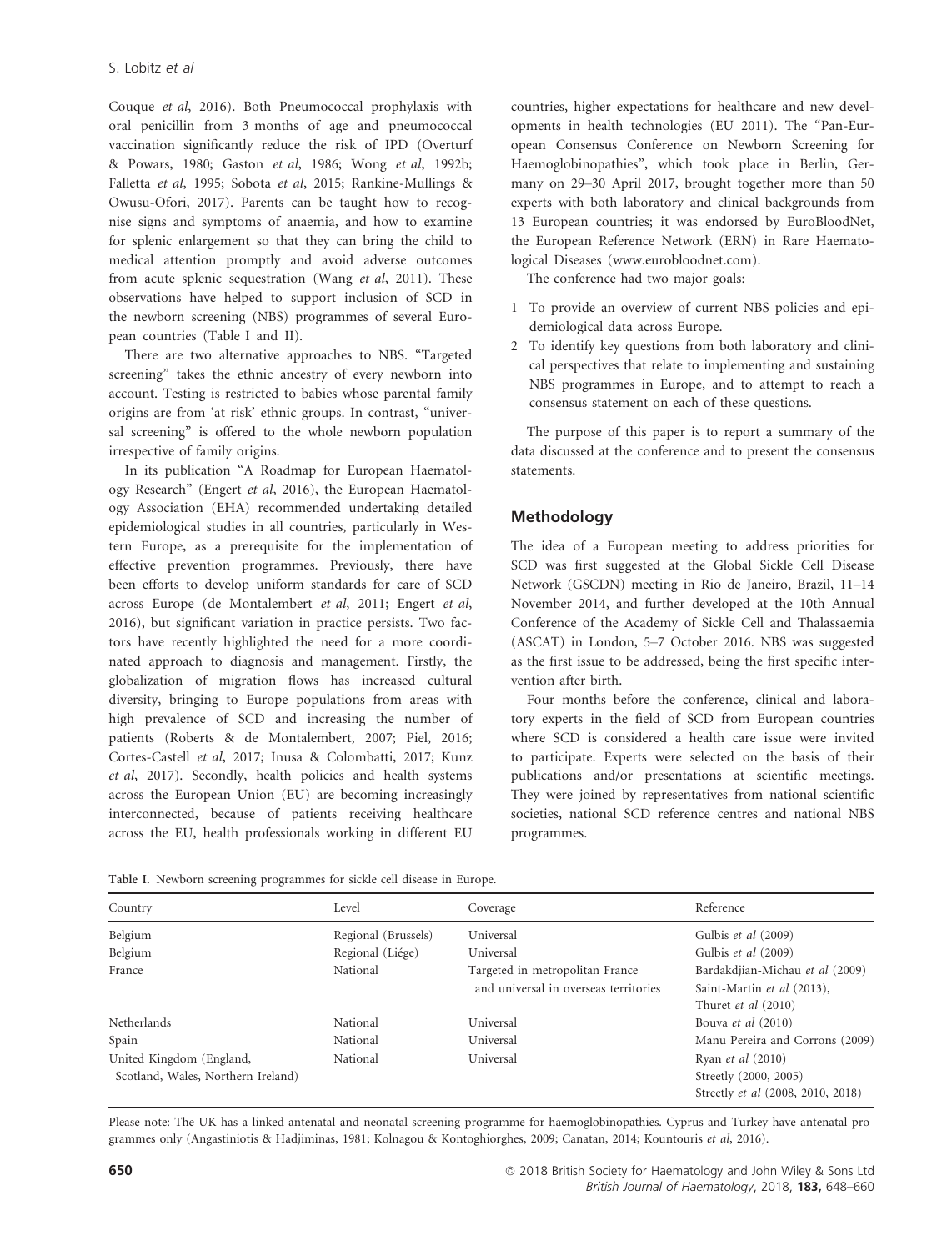| Country | Level                            | Coverage  | Reference                 |
|---------|----------------------------------|-----------|---------------------------|
| Germany | Regional (Berlin)                | Universal | Frommel et al (2014)      |
|         |                                  |           | Lobitz et al $(2014)$     |
| Germany | Regional (Hamburg)               | Universal | Grosse et al (2016)       |
| Germany | Regional (Southwest Germany)     | Universal | Kunz et al (2016)         |
| Germany | Regional (Berlin + Brandenburg)  | Universal | Lobitz et al              |
| Ireland | National                         | Targeted  | Gibbons et al (2015)      |
| Italy   | Regional (Friuli Venezia Giulia) | Targeted  | Unpublished observations  |
| Italy   | Regional (Modena)                | Targeted  | Lodi et al $(2017)$       |
| Italy   | Regional (Ferrara)               | Targeted  | Ballardini et al (2013)   |
| Italy   | Regional (Novara)                | Targeted  | Rolla <i>et al</i> (2014) |
| Italy   | Interregional (Padova-Monza)     | Universal | Martella et al (2017)     |

Table II. Pilot studies on newborn screening for sickle cell disease in Europe.

The steering committee (RC, EC, JE, SL) prepared a standardized form for the presentation of each country's national data on NBS (Appendix S1) that was sent to the speakers 1 month in advance of the conference. The committee also drafted a list of questions for consensus discussion (Appendix S2). On the first day of the conference, key topics in epidemiology, screening and NBS techniques were reviewed. Representatives from 12 countries (Cyprus, France, Germany, Ireland, Italy, Netherlands, Portugal, Spain, Sweden, Switzerland, Turkey, UK) then reported available data on NBS for haemoglobinopathies in their countries (agenda available in Appendix S3).

On the second day, consensus questions were discussed and experiences of NBS for SCD outside Europe were explored. The discussion was moderated by an independent non-European specialist (KOF) who was assisted by a patient representative (JJ).

## Results

#### National policies and country presentations

National screening policies were found to be quite heterogeneous across European countries, and data on the number of affected patients were not available for every country. Moreover, there was no standardized approach to defining the population to be screened, the screening methodology and the flow of samples and patient reports.

England, Wales, Scotland, Northern Ireland (Streetly et al, 2010, 2018), France (Bardakdjian-Michau et al, 2009; Couque et al, 2016), Spain (Manu Pereira & Corrons, 2009; Cela et al, 2017) and the Netherlands (Bouva et al, 2010; Jans et al, 2012) have established national NBS programmes for SCD. In Belgium, a regional screening programme has operated in Brussels and the surrounding areas since 1994 and in Liege and the surrounding areas since 2002 (Gulbis et al, 2009). Germany (Frommel et al, 2014; Lobitz et al, 2014; Grosse et al, 2016; Kunz et al, 2016), Ireland (Gibbons et al, 2015) and Italy (Ballardini

 $\degree$  2018 British Society for Haematology and John Wiley & Sons Ltd 651 British Journal of Haematology, 2018, 183, 648-660

et al, 2013; Rolla et al, 2014; Lodi et al, 2017; Martella et al, 2017), reported completed pilot studies. Some countries have reported a reduction in mortality and SCDrelated complications (Telfer et al, 2007; van der Plas et al, 2011; Le et al, 2018) and economic benefits for their health care systems (Okpala et al, 2002; Castilla-Rodríguez et al, 2016; Streetly et al, 2018).

Haemoglobinopathy programmes in Turkey and Cyprus are aimed at prevention and are based on premarital screening and prenatal diagnosis (Angastiniotis & Hadjiminas, 1981; Canatan, 2014; Kountouris et al, 2016). A few countries with evidence of increasing numbers of patients have not yet considered planning national strategies. Table I and II provides an overview of the status quo of NBS for SCD in Europe. Detailed data presented by country representatives are summarized in Table III and IV.

#### Consensus questions and statements

Do you agree that the future burden of SCD in Europe will be increasing? It was undisputed that the burden of SCD in Europe has been increasing and is likely to continue to do so in the foreseeable future (Piel, 2016). This increase is due to three factors: (i) an increase in the number of newborns (Piel et al, 2013); (ii) an increase in life expectancy of SCD (Quinn et al, 2010; Le et al, 2015; Gardner et al, 2016) and (iii) an increase in the number of immigrants with SCD from areas of high prevalence (Inusa & Colombatti, 2017; Kunz et al, 2017).

These three factors make a variable contribution to the burden of SCD in different European countries. For example, in Spain, the number of SCD patients increased significantly 10–15 years ago as a result of immigration from Africa, but appears to have stabilized in the past few of years (Cela et al, 2017). In contrast, Italy, France and Germany have recently been accepting large numbers of refugees and have faced a dramatic increase in their patient numbers since 2014. In England, where there is a well-established linked newborn and antenatal screening programme for SCD and thalassaemia, a downward trend in reported screen positive results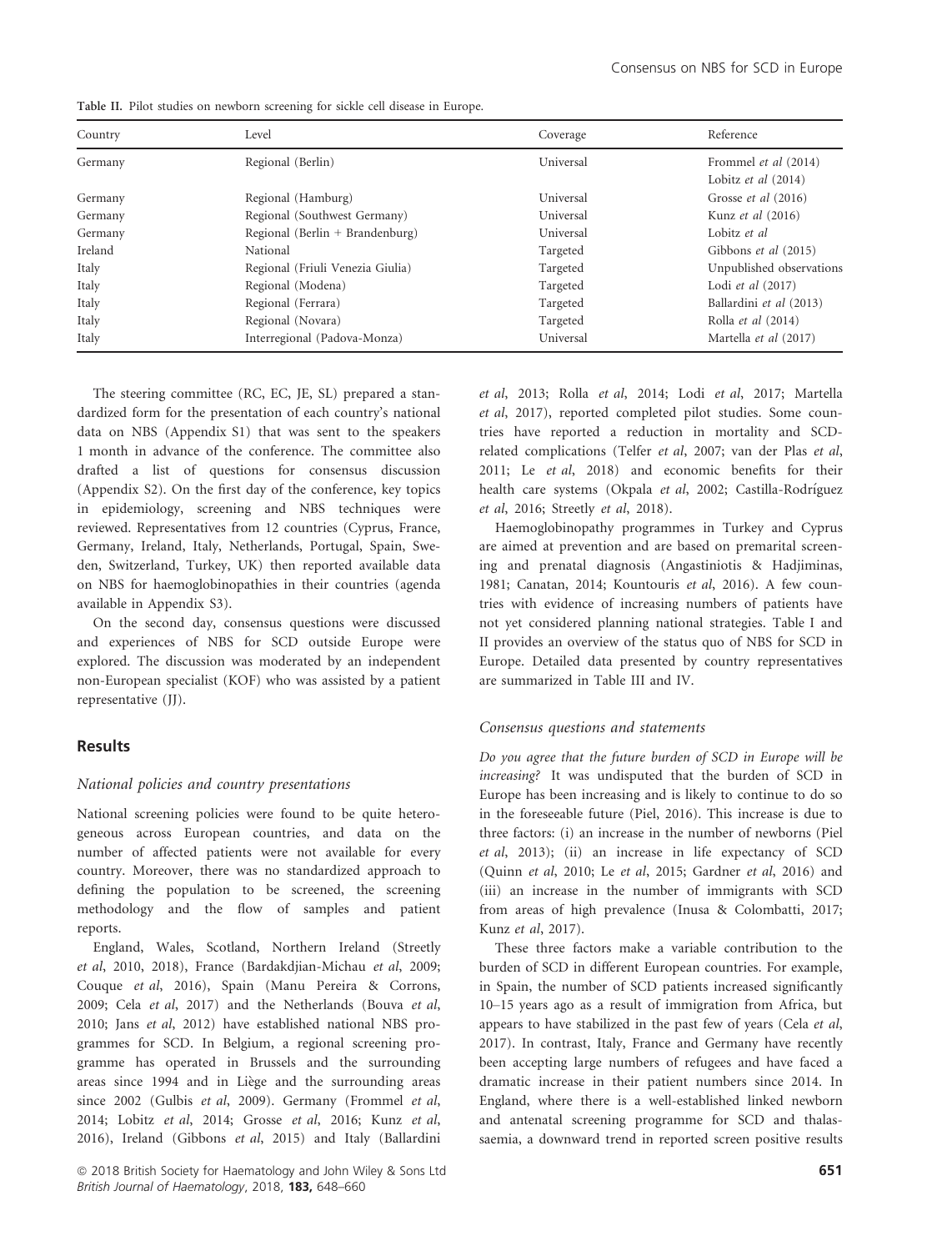| patients (source)<br>(expert opinion)<br>(expert opinion)<br>(expert opinion)<br>(expert opinion)<br>(screening data)<br>of thalassaemia<br>Unknown<br>Estimated<br>(registry)<br>$(\text{register})$<br>(registry)<br>(registry)<br>number<br>(survey)<br>$30 - 35$<br>3.135<br>1.000<br>7.000<br>600<br>100<br>100<br>400<br>592<br>$\overline{\omega}$<br>20<br>(expert opinion)<br>(expert opinion)<br>(expert opinion)<br>(expert opinion)<br>(expert opinion)<br>(screening data)<br>$3.000 - 5.000$<br>$1.500 - 2.000$<br>Unknown<br>(registry)<br>(registry)<br>(registry)<br>$006 - 008$<br>(survey)<br>(source)<br>number<br>patients<br>of SCD<br>11.000<br>15.000<br>1.265<br>2.000<br>200<br>800<br>550<br>49<br>positive<br>(2016)<br>(2014)<br>(2014)<br>babies<br>(2014)<br>(2015)<br>(year)<br><b>GD</b><br>N/A<br><b>N/A</b><br><b>N/A</b><br><b>N/A</b><br>N/A<br>$\frac{\triangleleft}{N}$<br>466<br><b>N/A</b><br>278<br>28<br>$\overline{16}$<br>35<br>(SCD/Thal)<br>2007/2017<br>screening<br>started<br>(year)<br>HGP<br>2006<br>1995<br>2015<br>2003<br>$\mathop{\rm NA}\nolimits$<br>$\mathop{\rm NA}\limits$<br>$\mathop{\rm N}\nolimits\!mathop{\rm A}\nolimits$<br>N/A<br>$\frac{\lambda}{\lambda}$<br>$\stackrel{\triangle}{\geq}$<br>$\stackrel{\triangle}{\geq}$<br>No (but several<br>No (but opt-in<br>No (but several<br>National NBS<br>both, pilot)<br>programme<br>for HGP<br>For both<br>For SCD<br>For SCD<br>For SCD<br>pilots)<br>pilots)<br>for<br>ż<br>ż<br>$\mathbf{\hat{z}}$<br>$\stackrel{\circ}{\mathbf{Z}}$<br>$\tilde{z}$<br>participation*<br>Voluntary or<br>mandatory<br>Mandatory<br>Mandatory<br>Voluntary<br>Voluntary<br>Voluntary<br>Voluntary<br>Voluntary<br>Voluntary<br>Voluntary<br>Voluntary<br>Voluntary<br>Voluntary<br>programme for<br>endocrine/<br>metabolic<br>diseases<br>$\mathbf{Yes}$<br>Yes<br>Yes<br>Yes<br>Yes<br>Yes<br>Yes<br>Yes<br>Yes<br>Yes<br>Yes<br>Yes<br>502-596<br>661.496<br>828-856<br>67.558<br>427-595<br>88.333<br>1.337.504<br>714.927<br>176.952<br>9.341<br>82.367<br>114.907<br>(2014)<br>(2014)<br>(2014)<br>(2014)<br>(2014)<br>(2014)<br>(2013)<br>(2014)<br>(2014)<br>(2014)<br>(2014)<br>Annual<br>births<br>(year)<br>Population<br>[million]<br>54.3<br>67.0<br>82.2<br>4.8<br>60.6<br>17.0<br>10.3<br>47.6<br>9.9<br>8.4<br>81.6<br>1.2<br>Netherlands<br>Switzerland<br>Germany<br>Portugal<br>Country<br>England<br>Sweden<br>Cyprus<br>Ireland<br>Turkey<br>France<br>Spain<br>Italy |  | National NBS |  |  | Estimated |                                                                |
|---------------------------------------------------------------------------------------------------------------------------------------------------------------------------------------------------------------------------------------------------------------------------------------------------------------------------------------------------------------------------------------------------------------------------------------------------------------------------------------------------------------------------------------------------------------------------------------------------------------------------------------------------------------------------------------------------------------------------------------------------------------------------------------------------------------------------------------------------------------------------------------------------------------------------------------------------------------------------------------------------------------------------------------------------------------------------------------------------------------------------------------------------------------------------------------------------------------------------------------------------------------------------------------------------------------------------------------------------------------------------------------------------------------------------------------------------------------------------------------------------------------------------------------------------------------------------------------------------------------------------------------------------------------------------------------------------------------------------------------------------------------------------------------------------------------------------------------------------------------------------------------------------------------------------------------------------------------------------------------------------------------------------------------------------------------------------------------------------------------------------------------------------------------------------------------------------------------------------------------------------------------------------------------------------------------------------------------------------------------------------------------------------------------------------------------------------------------------------------------------------|--|--------------|--|--|-----------|----------------------------------------------------------------|
|                                                                                                                                                                                                                                                                                                                                                                                                                                                                                                                                                                                                                                                                                                                                                                                                                                                                                                                                                                                                                                                                                                                                                                                                                                                                                                                                                                                                                                                                                                                                                                                                                                                                                                                                                                                                                                                                                                                                                                                                                                                                                                                                                                                                                                                                                                                                                                                                                                                                                                   |  |              |  |  |           |                                                                |
|                                                                                                                                                                                                                                                                                                                                                                                                                                                                                                                                                                                                                                                                                                                                                                                                                                                                                                                                                                                                                                                                                                                                                                                                                                                                                                                                                                                                                                                                                                                                                                                                                                                                                                                                                                                                                                                                                                                                                                                                                                                                                                                                                                                                                                                                                                                                                                                                                                                                                                   |  |              |  |  |           |                                                                |
|                                                                                                                                                                                                                                                                                                                                                                                                                                                                                                                                                                                                                                                                                                                                                                                                                                                                                                                                                                                                                                                                                                                                                                                                                                                                                                                                                                                                                                                                                                                                                                                                                                                                                                                                                                                                                                                                                                                                                                                                                                                                                                                                                                                                                                                                                                                                                                                                                                                                                                   |  |              |  |  |           | References                                                     |
|                                                                                                                                                                                                                                                                                                                                                                                                                                                                                                                                                                                                                                                                                                                                                                                                                                                                                                                                                                                                                                                                                                                                                                                                                                                                                                                                                                                                                                                                                                                                                                                                                                                                                                                                                                                                                                                                                                                                                                                                                                                                                                                                                                                                                                                                                                                                                                                                                                                                                                   |  |              |  |  |           | Angastiniotis and Hadjiminas (1981);                           |
|                                                                                                                                                                                                                                                                                                                                                                                                                                                                                                                                                                                                                                                                                                                                                                                                                                                                                                                                                                                                                                                                                                                                                                                                                                                                                                                                                                                                                                                                                                                                                                                                                                                                                                                                                                                                                                                                                                                                                                                                                                                                                                                                                                                                                                                                                                                                                                                                                                                                                                   |  |              |  |  |           | Kolnagou and Kontoghiorghes (2009);<br>Kountouris et al (2016) |
|                                                                                                                                                                                                                                                                                                                                                                                                                                                                                                                                                                                                                                                                                                                                                                                                                                                                                                                                                                                                                                                                                                                                                                                                                                                                                                                                                                                                                                                                                                                                                                                                                                                                                                                                                                                                                                                                                                                                                                                                                                                                                                                                                                                                                                                                                                                                                                                                                                                                                                   |  |              |  |  |           | Ryan et al (2010); Streetly (2000, 2005);                      |
|                                                                                                                                                                                                                                                                                                                                                                                                                                                                                                                                                                                                                                                                                                                                                                                                                                                                                                                                                                                                                                                                                                                                                                                                                                                                                                                                                                                                                                                                                                                                                                                                                                                                                                                                                                                                                                                                                                                                                                                                                                                                                                                                                                                                                                                                                                                                                                                                                                                                                                   |  |              |  |  |           | Streetly et al (2008, 2010, 2018)                              |
|                                                                                                                                                                                                                                                                                                                                                                                                                                                                                                                                                                                                                                                                                                                                                                                                                                                                                                                                                                                                                                                                                                                                                                                                                                                                                                                                                                                                                                                                                                                                                                                                                                                                                                                                                                                                                                                                                                                                                                                                                                                                                                                                                                                                                                                                                                                                                                                                                                                                                                   |  |              |  |  |           | Bardakdjian-Michau et al (2009); Saint-                        |
|                                                                                                                                                                                                                                                                                                                                                                                                                                                                                                                                                                                                                                                                                                                                                                                                                                                                                                                                                                                                                                                                                                                                                                                                                                                                                                                                                                                                                                                                                                                                                                                                                                                                                                                                                                                                                                                                                                                                                                                                                                                                                                                                                                                                                                                                                                                                                                                                                                                                                                   |  |              |  |  |           | Martin et al (2013); Thuret et al<br>(2010)                    |
|                                                                                                                                                                                                                                                                                                                                                                                                                                                                                                                                                                                                                                                                                                                                                                                                                                                                                                                                                                                                                                                                                                                                                                                                                                                                                                                                                                                                                                                                                                                                                                                                                                                                                                                                                                                                                                                                                                                                                                                                                                                                                                                                                                                                                                                                                                                                                                                                                                                                                                   |  |              |  |  |           | Frommel et al (2014); Grosse et al                             |
|                                                                                                                                                                                                                                                                                                                                                                                                                                                                                                                                                                                                                                                                                                                                                                                                                                                                                                                                                                                                                                                                                                                                                                                                                                                                                                                                                                                                                                                                                                                                                                                                                                                                                                                                                                                                                                                                                                                                                                                                                                                                                                                                                                                                                                                                                                                                                                                                                                                                                                   |  |              |  |  |           | (2016); Kunz et al (2016); Lobitz et al                        |
|                                                                                                                                                                                                                                                                                                                                                                                                                                                                                                                                                                                                                                                                                                                                                                                                                                                                                                                                                                                                                                                                                                                                                                                                                                                                                                                                                                                                                                                                                                                                                                                                                                                                                                                                                                                                                                                                                                                                                                                                                                                                                                                                                                                                                                                                                                                                                                                                                                                                                                   |  |              |  |  |           | (2014)                                                         |
|                                                                                                                                                                                                                                                                                                                                                                                                                                                                                                                                                                                                                                                                                                                                                                                                                                                                                                                                                                                                                                                                                                                                                                                                                                                                                                                                                                                                                                                                                                                                                                                                                                                                                                                                                                                                                                                                                                                                                                                                                                                                                                                                                                                                                                                                                                                                                                                                                                                                                                   |  |              |  |  |           | Gibbons et al $(2015)$                                         |
|                                                                                                                                                                                                                                                                                                                                                                                                                                                                                                                                                                                                                                                                                                                                                                                                                                                                                                                                                                                                                                                                                                                                                                                                                                                                                                                                                                                                                                                                                                                                                                                                                                                                                                                                                                                                                                                                                                                                                                                                                                                                                                                                                                                                                                                                                                                                                                                                                                                                                                   |  |              |  |  |           |                                                                |
|                                                                                                                                                                                                                                                                                                                                                                                                                                                                                                                                                                                                                                                                                                                                                                                                                                                                                                                                                                                                                                                                                                                                                                                                                                                                                                                                                                                                                                                                                                                                                                                                                                                                                                                                                                                                                                                                                                                                                                                                                                                                                                                                                                                                                                                                                                                                                                                                                                                                                                   |  |              |  |  |           |                                                                |
|                                                                                                                                                                                                                                                                                                                                                                                                                                                                                                                                                                                                                                                                                                                                                                                                                                                                                                                                                                                                                                                                                                                                                                                                                                                                                                                                                                                                                                                                                                                                                                                                                                                                                                                                                                                                                                                                                                                                                                                                                                                                                                                                                                                                                                                                                                                                                                                                                                                                                                   |  |              |  |  |           | Ballardini et al (2013); Lodi et al                            |
|                                                                                                                                                                                                                                                                                                                                                                                                                                                                                                                                                                                                                                                                                                                                                                                                                                                                                                                                                                                                                                                                                                                                                                                                                                                                                                                                                                                                                                                                                                                                                                                                                                                                                                                                                                                                                                                                                                                                                                                                                                                                                                                                                                                                                                                                                                                                                                                                                                                                                                   |  |              |  |  |           | (2017); Martella et al (2017); Rolla<br>et al (2014)           |
|                                                                                                                                                                                                                                                                                                                                                                                                                                                                                                                                                                                                                                                                                                                                                                                                                                                                                                                                                                                                                                                                                                                                                                                                                                                                                                                                                                                                                                                                                                                                                                                                                                                                                                                                                                                                                                                                                                                                                                                                                                                                                                                                                                                                                                                                                                                                                                                                                                                                                                   |  |              |  |  |           | Bouva et al (2010); Jans et al (2012)                          |
|                                                                                                                                                                                                                                                                                                                                                                                                                                                                                                                                                                                                                                                                                                                                                                                                                                                                                                                                                                                                                                                                                                                                                                                                                                                                                                                                                                                                                                                                                                                                                                                                                                                                                                                                                                                                                                                                                                                                                                                                                                                                                                                                                                                                                                                                                                                                                                                                                                                                                                   |  |              |  |  |           |                                                                |
|                                                                                                                                                                                                                                                                                                                                                                                                                                                                                                                                                                                                                                                                                                                                                                                                                                                                                                                                                                                                                                                                                                                                                                                                                                                                                                                                                                                                                                                                                                                                                                                                                                                                                                                                                                                                                                                                                                                                                                                                                                                                                                                                                                                                                                                                                                                                                                                                                                                                                                   |  |              |  |  |           |                                                                |
|                                                                                                                                                                                                                                                                                                                                                                                                                                                                                                                                                                                                                                                                                                                                                                                                                                                                                                                                                                                                                                                                                                                                                                                                                                                                                                                                                                                                                                                                                                                                                                                                                                                                                                                                                                                                                                                                                                                                                                                                                                                                                                                                                                                                                                                                                                                                                                                                                                                                                                   |  |              |  |  |           |                                                                |
|                                                                                                                                                                                                                                                                                                                                                                                                                                                                                                                                                                                                                                                                                                                                                                                                                                                                                                                                                                                                                                                                                                                                                                                                                                                                                                                                                                                                                                                                                                                                                                                                                                                                                                                                                                                                                                                                                                                                                                                                                                                                                                                                                                                                                                                                                                                                                                                                                                                                                                   |  |              |  |  |           | Cela et al (2017); Manu Pereira and                            |
|                                                                                                                                                                                                                                                                                                                                                                                                                                                                                                                                                                                                                                                                                                                                                                                                                                                                                                                                                                                                                                                                                                                                                                                                                                                                                                                                                                                                                                                                                                                                                                                                                                                                                                                                                                                                                                                                                                                                                                                                                                                                                                                                                                                                                                                                                                                                                                                                                                                                                                   |  |              |  |  |           | Corrons (2009)                                                 |
|                                                                                                                                                                                                                                                                                                                                                                                                                                                                                                                                                                                                                                                                                                                                                                                                                                                                                                                                                                                                                                                                                                                                                                                                                                                                                                                                                                                                                                                                                                                                                                                                                                                                                                                                                                                                                                                                                                                                                                                                                                                                                                                                                                                                                                                                                                                                                                                                                                                                                                   |  |              |  |  |           |                                                                |
|                                                                                                                                                                                                                                                                                                                                                                                                                                                                                                                                                                                                                                                                                                                                                                                                                                                                                                                                                                                                                                                                                                                                                                                                                                                                                                                                                                                                                                                                                                                                                                                                                                                                                                                                                                                                                                                                                                                                                                                                                                                                                                                                                                                                                                                                                                                                                                                                                                                                                                   |  |              |  |  |           |                                                                |
|                                                                                                                                                                                                                                                                                                                                                                                                                                                                                                                                                                                                                                                                                                                                                                                                                                                                                                                                                                                                                                                                                                                                                                                                                                                                                                                                                                                                                                                                                                                                                                                                                                                                                                                                                                                                                                                                                                                                                                                                                                                                                                                                                                                                                                                                                                                                                                                                                                                                                                   |  |              |  |  |           |                                                                |
|                                                                                                                                                                                                                                                                                                                                                                                                                                                                                                                                                                                                                                                                                                                                                                                                                                                                                                                                                                                                                                                                                                                                                                                                                                                                                                                                                                                                                                                                                                                                                                                                                                                                                                                                                                                                                                                                                                                                                                                                                                                                                                                                                                                                                                                                                                                                                                                                                                                                                                   |  |              |  |  |           |                                                                |
|                                                                                                                                                                                                                                                                                                                                                                                                                                                                                                                                                                                                                                                                                                                                                                                                                                                                                                                                                                                                                                                                                                                                                                                                                                                                                                                                                                                                                                                                                                                                                                                                                                                                                                                                                                                                                                                                                                                                                                                                                                                                                                                                                                                                                                                                                                                                                                                                                                                                                                   |  |              |  |  |           | Canatan (2014)                                                 |
| $(\mbox{registery})$<br>(registry)<br>(2014)                                                                                                                                                                                                                                                                                                                                                                                                                                                                                                                                                                                                                                                                                                                                                                                                                                                                                                                                                                                                                                                                                                                                                                                                                                                                                                                                                                                                                                                                                                                                                                                                                                                                                                                                                                                                                                                                                                                                                                                                                                                                                                                                                                                                                                                                                                                                                                                                                                                      |  |              |  |  |           |                                                                |

**652** • 2018 British Society for Haematology and John Wiley & Sons Ltd Structure 1 and Top Structure 1 and Top Structure 1 British Journal of Haematology, 2018, 183, 648–660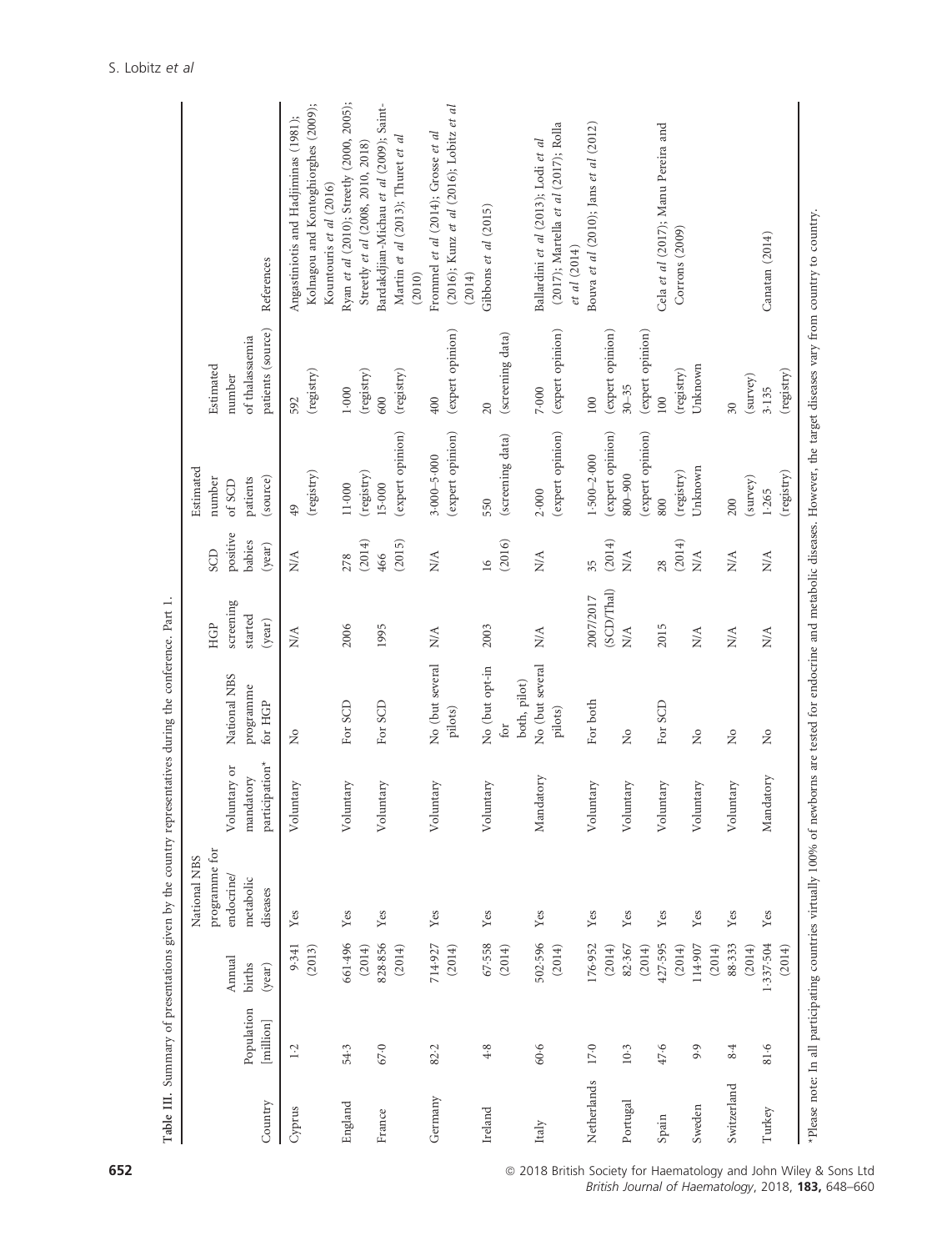|                       |                                                 |                                                                           |                                                                         | Table IV. Summary of presentations given by the country representatives during the conference. Part 2. |                                          |                                                            |                                                                                                                                             |
|-----------------------|-------------------------------------------------|---------------------------------------------------------------------------|-------------------------------------------------------------------------|--------------------------------------------------------------------------------------------------------|------------------------------------------|------------------------------------------------------------|---------------------------------------------------------------------------------------------------------------------------------------------|
| Country               | haemoglobin<br>Registries for<br>disorders      | Coverage of NBS<br>programme                                              | First-tier screening<br>method                                          | Confirmation of positive results                                                                       | Test quality data                        | haemoglobinopathies<br>Beneficial effects of<br>NBS for    | Special features                                                                                                                            |
| Cyprus                | For both                                        | $\mathop{\rm N/A}\nolimits$                                               | <b>N/A</b>                                                              | $\frac{\mathbf{A}}{\mathbf{A}}$                                                                        | N/A                                      | $\frac{\mathbf{A}}{\mathbf{A}}$                            | No NBS, but very effective premarital<br>screening programme                                                                                |
| England               | For both                                        | Universal                                                                 | CE,<br>$^{2}$<br>HPLC,<br><b>MSW</b>                                    | laboratory with same sample,<br>Screening or specialist referral<br>but different method               | sensitivity 100%<br>Specificity<br>99%,  | person years follow-up<br>mortality = $1.7/1000$           | screening programme, thalassaemia is<br>not a formal target disease in NBS,<br>Linked antenatal and neonatal<br>but is reported if detected |
| France                | thalassaemia<br>only<br>For                     | metropolitan France<br>overseas territory,<br>Universal in<br>targeted in | MALDI-TOF<br>U,<br>MS<br>HPLC,<br>IEF, N                                | Screening laboratory with same<br>sample, but different method                                         | $\frac{\triangleleft}{\triangle}$        | $\frac{\triangleleft}{\triangle}$                          | Decision for targeted screening based<br>on an oral questionnaire                                                                           |
| Germany               | For SCD only                                    | ${\rm N/A}$                                                               | $\mathop{\rm N/A}\nolimits$                                             | NA                                                                                                     | $\stackrel{\triangle}{\approx}$          | $\mathop{\rm NA}\nolimits$                                 | introduce NBS for SCD submitted in<br>Several pilot studies, application to<br>May 2018                                                     |
| Ireland               | For both                                        | Targeted, based on a<br>questionnaire                                     | ö<br>HPLC,                                                              | HPLC, IEF at reference centre                                                                          | sensitivity 100%<br>Specificity 99%,     | No death <1 year<br>commenced<br>since NBS                 | programme available to every<br>Well-developed pilot screening<br>newborn in the country                                                    |
| Italy                 | implemented<br>Approved for<br>both, not<br>yet | $\rm N/A$                                                                 | $\frac{\triangleleft}{\triangle}$                                       | NA                                                                                                     | $\stackrel{\triangle}{\scriptstyle\sim}$ | $\frac{\triangleleft}{\triangle}$                          | Several NBS pilot studies, few regional<br>registries, antenatal screening offered<br>to all pregnant women                                 |
| Netherlands           | $\overline{a}$                                  | Universal                                                                 | HPLC                                                                    | No 2nd-tier method                                                                                     | sensitivity 100%<br>Specificity 100%,    | $\stackrel{\triangle}{\geq}$                               |                                                                                                                                             |
| Portugal              | $\frac{1}{2}$                                   | $\rm N/A$                                                                 | $\rm N/A$                                                               | N/A                                                                                                    | $\stackrel{\triangle}{\scriptstyle\sim}$ | $\mathop{\rm N}\nolimits\!mathcal{A}$                      | Local registries available; pilot study in<br>planning                                                                                      |
| Spain                 | For both                                        | Universal                                                                 | U <sub>1</sub><br>HPLC,                                                 | samesample or same method<br>Variable, same method on<br>on different sample                           | sensitivity 100%<br>Specificity 100%,    | $\stackrel{\triangle}{\geq}$                               | Thalassaemia is not a target disease, but<br>reported if detected                                                                           |
| Switzerland<br>Sweden | $\stackrel{\circ}{\mathbf{Z}}$<br>$\frac{1}{2}$ | $\mathop{\rm NA}\nolimits$<br>$\mathop{\rm NA}\limits^\Delta$             | $\mathop{\rm N/A}\nolimits$<br>$\stackrel{\triangle}{\scriptstyle\sim}$ | $\rm N\!A$<br>N/A                                                                                      | N/A<br>$N\mathcal{A}$                    | $\mathop{\rm NA}\nolimits$<br>$\stackrel{\triangle}{\geq}$ | Antenatal anaemia screening of all<br>pregnant women                                                                                        |
| Turkey                | For both                                        | $_{\rm N/A}$                                                              | $\rm N/A$                                                               | $\mathop{\rm N}\nolimits\!mathcal{A}$                                                                  | $\mathop{\rm N}\nolimits\!mathcal{A}$    | N/A                                                        | screening programme has reduced the<br>No NBS, but very effective premarital<br>number of affected birth by 90%                             |

Consensus on NBS for SCD in Europe

CE, capillary electrophoresis; HGP, haemoglobinopathy; HPLC, high performance liquid chromatography; IEF, isoelectric focusing; MALDI-TOF MS, matrix-assisted laser desorption ionization-time

CE, capillary electrophoresis; HGP, haemoglobinopathy; HPLC, high performance liquid chromatography; IEF, isoelectric focusing; MALDI-TOF MS, matrix-assisted laser desorption ionization-time<br>of flight mass spectrometry; MS

of flight mass spectrometry; MS/MS, tandem mass spectrometry; N/A, not available; NBS, newborn screening; SCD, sickle cell disease.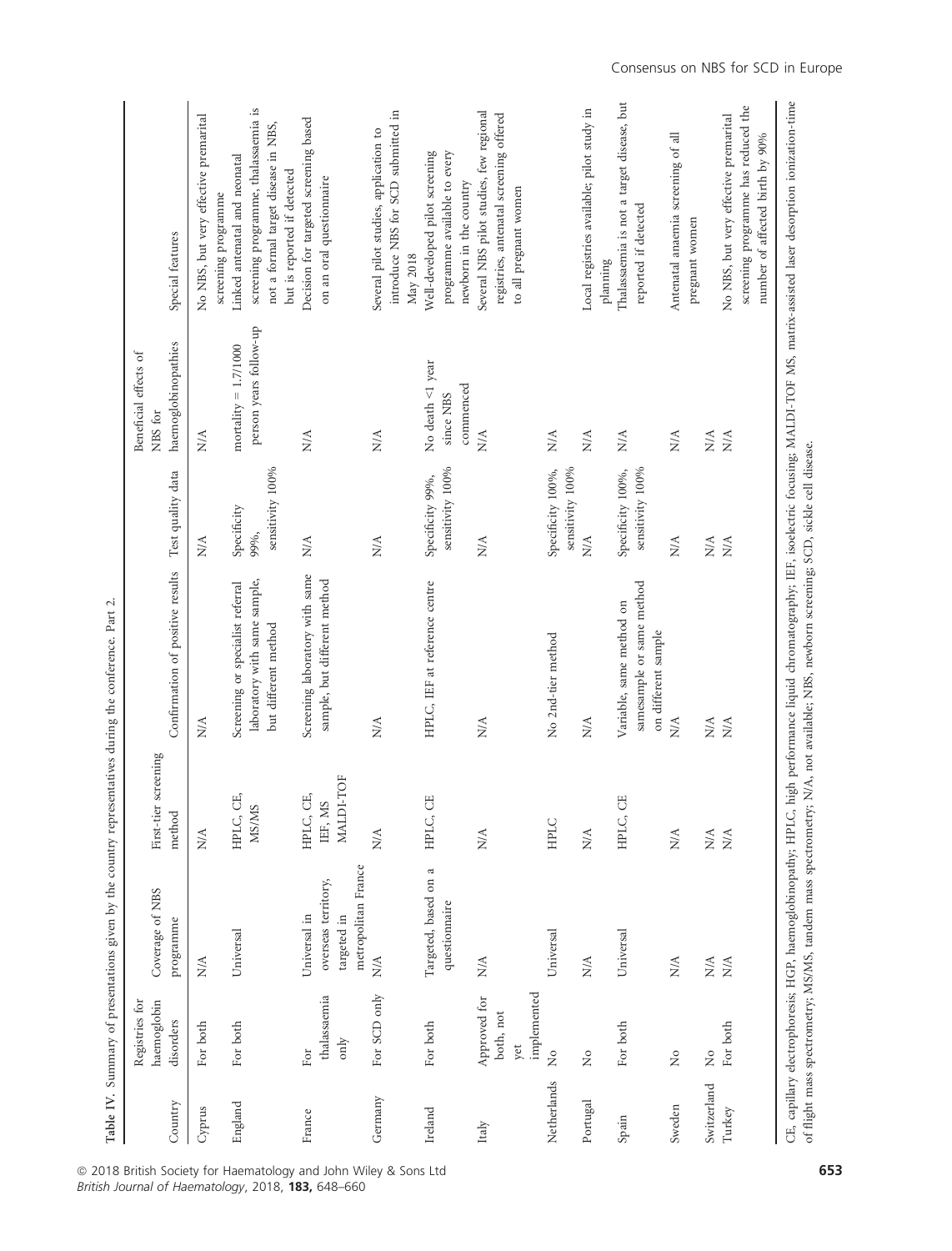is discernible in some areas (National Health Service [NHS] 2018). However, total patient numbers continue to increase due to the improved life expectancy attributed to the success of the national disease management programme and awareness campaigns (Gardner et al, 2016).

Many epidemiological questions on SCD remain unanswered due to the lack of standardized national data collection systems across Europe. A European Haemoglobinopathy Registry could enhance monitoring of changing demographics, service delivery and patient outcomes, and improve patient access to care (Inusa & Colombatti, 2017). Of the countries that participated in the conference, national registries for SCD exist in Belgium, Cyprus, Germany, Greece, Spain and the UK (Cela et al, 2017; Kountouris et al, 2016; Kunz et al, 2017; Le et al, 2015; Voskaridou et al, 2012; <http://nhr.mdsas.com/>).

## Consensus statements

- 1a. In Europe the burden of Sickle Cell Disease (SCD) has increased and will continue to increase.
- 1b. It is desirable that all European patients with SCD are enrolled onto registries, with standardized data collection and coordinated follow-up.

What are the target diseases in a NBS programme for haemoglobinopathies? The panel noted that there was good evidence for the benefit of detecting SCD at birth and was unanimous that SCD (all genotypes) should be the primary target disease of a NBS programme. Although there was insufficient evidence of a clinical benefit in diagnosing beta thalassaemia major in newborns, the panel supported the recommendation that a suspected diagnosis should be reported to the family. This consensus takes into account that beta thalassemia major will be detected as a "by-product" of most test methods ("F only pattern"). All panel members agreed that it is advantageous to detect thalassaemia major early in order to counsel and prepare the family for the care of a sick child.

#### Consensus statements

- 2a. The target disease of a NBS programme for haemoglobinopathies is SCD, including all genotypes.
- 2b. Beta thalassaemia, whilst not a formal target disease of a NBS programme for haemoglobinopathies, should also be reported.

What are the benefits of an early detection of SCD? The panel noted good evidence that early detection of SCD reduces morbidity and mortality. In particular, IPD can be reduced by pneumococcal vaccination and early initiation of prophylactic oral penicillin (Quinn et al, 2010; Le et al, 2015; Sobota et al, 2015; Couque et al, 2016; Gaston et al, 1986). This benefit of early detection may have reduced in recent years because children in most European countries receive conjugate pneumococcal vaccinations as part of routine infant vaccination schedules. However, strains not included in the vaccine remain a problem, which may worsen in the future (Payne et al, 2013; Tin Tin Htar et al, 2015; Waight et al, 2015; Camilli et al, 2017; Latasa Zamalloa et al, 2017; Oligbu et al, 2018). Antibiotic prophylaxis therefore remains necessary. Morbidity and mortality due to infections, acute anaemic episodes and vaso-occlusive events, such as acute chest syndrome, can be further reduced by parental education and clear pathways for accessing care and effective treatment protocols (Olney, 1999; Serjeant et al, 2018). The incidence of childhood stroke can also be reduced by about 90% through transcranial Doppler (TCD) screening from 2 years of age and transfusion of children with confirmed abnormal transcranial Doppler velocities (Adams et al, 1992, 1998; Adams & Brambilla, 2005).

The panel agreed that a NBS programme must be accompanied by a comprehensive care programme for affected infants. This requires a sufficient number of centres to provide access to comprehensive care, together with awareness campaigns and patient involvement throughout the geographical region of screening. A treatment guideline adapted to national specifics is desirable. However, as several guidelines are available in Europe, including a European recommendation on comprehensive care for children with SCD (de Montalembert et al, 2011), the presence of a national guideline is not mandatory.

## Consensus Statement

3. Early diagnosis by NBS, together with anti-pneumococcal penicillin prophylaxis and vaccination, coordinated follow-up and parental education, reduces morbidity and mortality from SCD in childhood.

Which countries should screen for SCD? The panel agreed that it is not necessary to define a threshold of birth prevalence that would be required for the implementation of NBS for SCD. Nevertheless, epidemiological data should be available to support the decision to implement NBS screening (e.g. pilot studies, registry) and cost-effectiveness should be evaluated (Davies et al, 2000; Grosse et al, 2005; Castilla-Rodríguez et al, 2016; Kuznik et al, 2016).

The panel acknowledged that it is not possible to detect SCD as a by-product of tests currently used in NBS for metabolic or endocrine target diseases. NBS for SCD requires the addition of a further testing methodology to the existing NBS programme.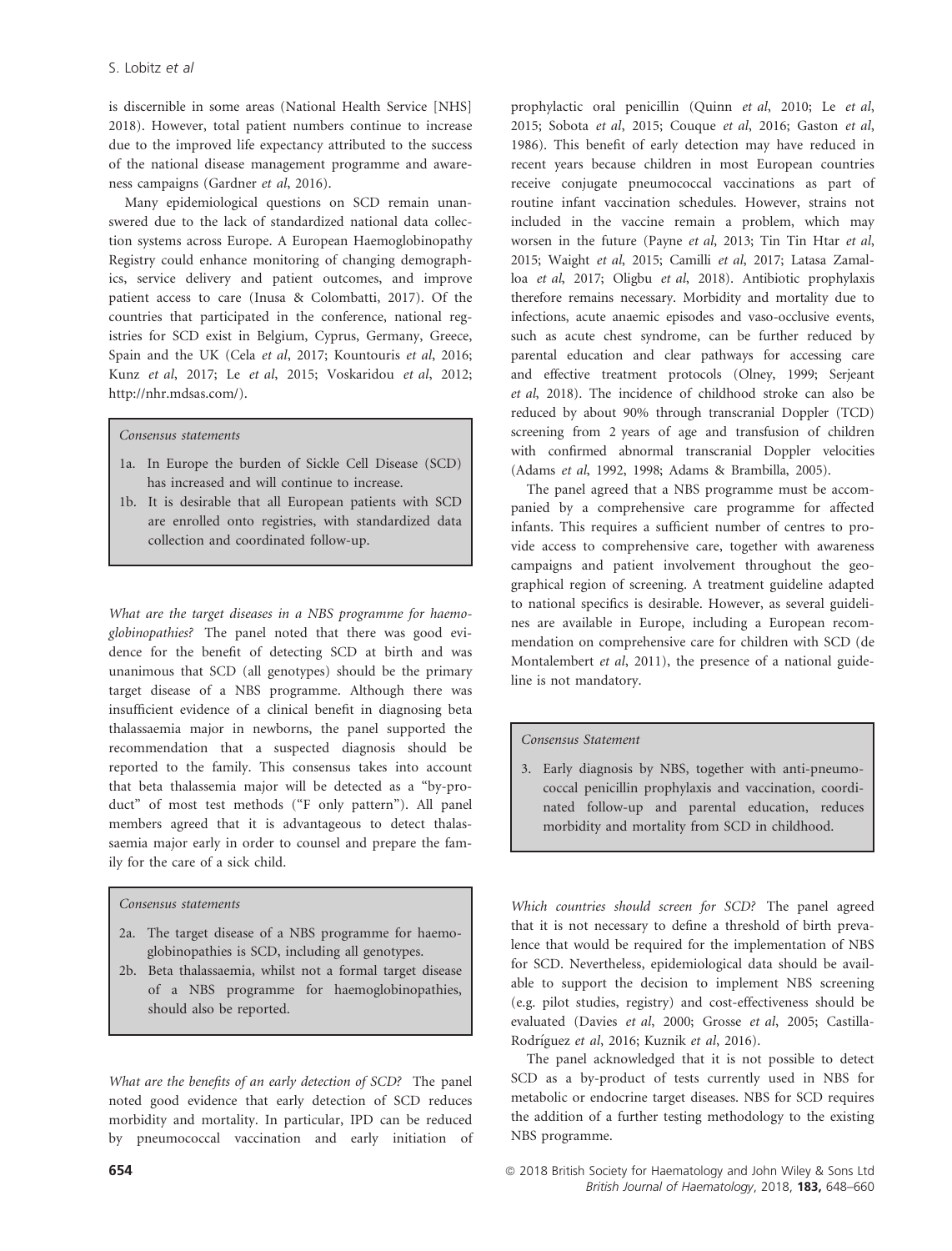Consensus on NBS for SCD in Europe

In principle, any screening programme should be costeffective. There is evidence from the literature that cost-effectiveness of NBS for SCD is reached if the birth prevalence is in the order of 1:6000 births (Castilla-Rodríguez *et al*, 2016). However, other factors, such as organization of the screening programme (centralised versus de-centralised infrastructure), screening method and effectiveness of health care measures (Grosse, 2015), could also determine cost-effectiveness. Each screening programme should be periodically evaluated to ascertain its benefits.

## Consensus statements

- 4a. The implementation of a national NBS programme for SCD should be informed by a review of national epidemiological data on SCD, but should not be based solely on a threshold birth prevalence. Where not available, these data should be collected.
- 4b. A NBS programme should be developed and implemented alongside a national disease management strategy.

Who should be screened? This question aimed to obtain a consensus on whether to screen all newborns ("universal NBS") or only those newborns considered to be at risk on the basis of ethnic origin ("targeted NBS"). The panel agreed that NBS for SCD should be universal, i.e. all newborns should be screened independent of their putative ethnic origin.

Targeted screening is error-prone (Thuret et al, 2010) and could result in stigmatization of certain individuals from at-risk ethnic groups. Missed cases (false negatives) result from incorrectly assigning a parent to a low-risk ethnic group, failure to consider more distant ancestral origins, or to a range of administrative errors (Grosse, 2015). In countries where SCD is rare, health care professionals may not be aware of the individual risk for a couple. Language barriers may be another source of error, particularly for parents from at-risk immigrant populations in Europe who may not be familiar with the language of the new country. Considering the disadvantages of targeted screening approaches, the panel urges health care teams involved with antenatal and neonatal care to evaluate newborns on a case-by-case basis (carefully considering the family history) if there is no NBS programme in place.

In countries where all pregnant women are offered carrier testing (antenatal screening), universal NBS may be considered unnecessary. However, in practice, linkage of antenatal screening and NBS is operationally challenging. Furthermore, deficiencies in the antenatal screening pathway, such as failure to notify and counsel the mother of a positive carrier screening result, could impact the offer of NBS and result in failure to identify an affected infant.

#### Consensus statements

- 5a. The panel recommends universal NBS screening for SCD in all countries participating in the conference.
- 5b. Targeted screening based on ethnic origins is not recommended because of the higher risk of failure to identify an affected newborn.
- 5c. In countries where national NBS screening for SCD is not implemented, an interim policy should be agreed for testing at-risk newborns on a case-by-case basis according to family origins.

Should carriers identified in NBS be informed about their result? The carrier status (HbAS) is not completely harmless and is a risk factor for several complications, including heat-related rhabdomyolysis (Naik & Haywood, 2015; Kotila, 2016). These complications are nevertheless extremely rare and, unlike SCD, the carrier status does not fulfil the criteria required of a medical condition to justify NBS. However, it is reliably identified by the testing and can be considered as by-product of NBS screening. The identification of carriers is a potential instrument for future disease control (Roberts & de Montalembert, 2007; Jans et al, 2012; Piel, 2016). According to the patient representative (JJ), most carriers would like to know about their future risk of having an affected baby. Experiences from countries outside Europe show that parents are willing to receive this information (Ulph et al, 2014), and a variety of strategies have been adopted for informing parents of carrier results (e.g. [https://www.newbornscreening.on.ca/sites/default/file](https://www.newbornscreening.on.ca/sites/default/files/pdfs/final_do_i_want_to_know_my_childs_carrier_status_for_parents_2015.pdf) [s/pdfs/final\\_do\\_i\\_want\\_to\\_know\\_my\\_childs\\_carrier\\_sta](https://www.newbornscreening.on.ca/sites/default/files/pdfs/final_do_i_want_to_know_my_childs_carrier_status_for_parents_2015.pdf) [tus\\_for\\_parents\\_2015.pdf\)](https://www.newbornscreening.on.ca/sites/default/files/pdfs/final_do_i_want_to_know_my_childs_carrier_status_for_parents_2015.pdf).

There was consensus that parents of carriers should be informed about these test results and that families should know that a disease-causing mutation is present, as this information may affect reproductive choices in the future. The panel also considered the knowledge of carrier status an important means of increasing awareness about SCD within society. The panel agreed that reporting positive carrier results should be followed by the offer of counselling of affected families by trained staff in order to avoid confusion and anxiety. The delivery of the information should follow a well-defined standardized policy. Such counselling is timeconsuming and expensive and may not be feasible within the framework of a NBS programme. Patient organizations should be involved in the national decision-making process to define and plan such programmes.

It is important to acknowledge that in some European countries, including Germany and Switzerland, currently there are legal restrictions on reporting carrier status. The panel urges the national authorities to re-think these policies.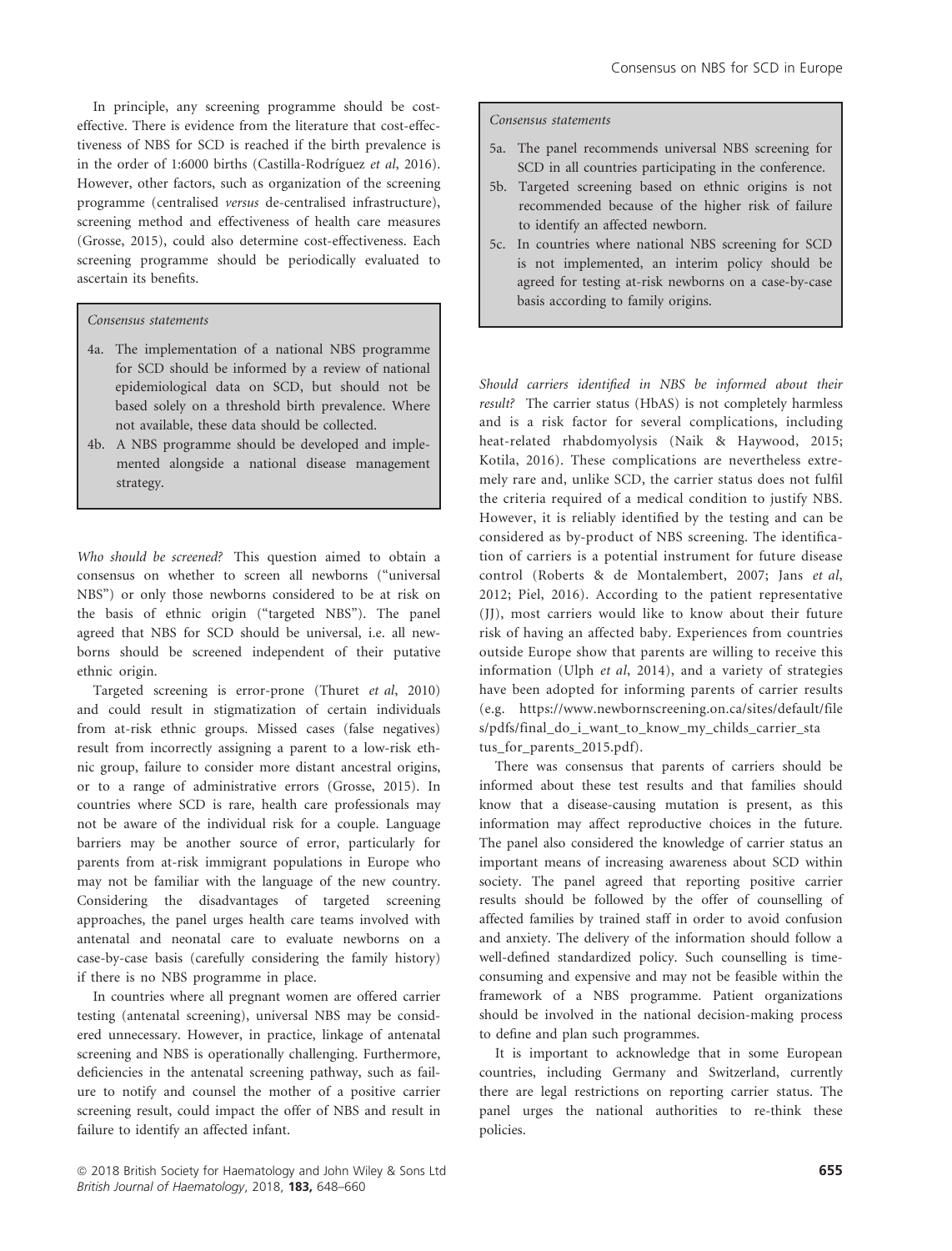# Consensus statement

6. SCD is a genetic condition. The knowledge of the carrier state in the family provides opportunities for prevention of affected births. The carrier status (all mutations that might cause SCD) should be reported and counselling offered to carriers. The panel acknowledges that there is virtually no

other evidence for this recommendation than solely "expert opinion" and encourages future research on this question. Any national decision-making process should take this into account.

Which methods are recommended and which methods are acceptable? The panel agreed that the conventional biochemical methods to separate haemoglobin variants, i.e. high performance liquid chromatography (HPLC), capillary electrophoresis (CE) and isoelectric focusing (IEF), are all suitable for NBS. There was also consensus that tandem mass spectrometry (MS/MS) is an appropriate technology and it was noted that some countries are shifting to MS/MS as the first test. It was also acknowledged that other methods are emerging, e.g. matrix-assisted laser desorption ionizationtime of flight mass spectrometry (MALDI-TOF MS) and DNA-based methods (Hachani et al, 2011; Moat et al, 2014, 2017; Daniel & Henthorn, 2015, 2016; Theberge et al, 2015; Detemmerman et al, 2017). There was consensus that new methods should be demonstrated to be at least as sensitive and as specific as HPLC and CE before they be adopted for routine screening. Automated high-throughput methods are advisable for screening of large populations. The English NHS laboratory handbook can serve as a guide for other countries (NHS 2017).

# Consensus statements

- 7a. High performance liquid chromatography (HPLC), capillary electrophoresis (CE), isoelectric focusing (IEF) and tandem mass spectrometry (MS/MS) are appropriate methods for NBS for SCD.
- 7b. New methods currently being tested should prove to be as specific and sensitive as HPLC and CE before being implemented on a larger scale.

What is the recommended procedure after a positive screening result? The approach to a first positive (presumptive SCD) screening result varies among the European countries and there were detailed discussions on the appropriate procedure after a positive screening result. The panel agreed that there is a distinction between "best practice" and "acceptable practice" in different settings.

NBS for SCD from dried blood spot samples After a first-tier screening test indicates presumptive SCD, the "best practice" is to re-test with a fresh punch using a different method on the same sample and to subsequently confirm the positive screening result with one of the two initial tests or with a third method on a second sample. Second-tier testing aims to ensure that the right sample was tested as errors may emerge from the automated punching procedure using dried blood spot cards. In addition, it aims to increase the probability that the variant haemoglobin identified by the first-tier method is HbS, because definitive identification of HbS in newborn samples can only be obtained by DNA- or mass spectrometry-based methods. Confirmatory testing aims to make a diagnosis, given that screening is, by definition, not diagnostic.

It is "acceptable" to use the same method on a re-punch of the same sample if no second-tier screening method is available and to confirm the screening result with a second method on a second sample to make a diagnosis. Diagnosis should be confirmed by the end of the second month of life to ensure that penicillin prophylaxis is started in a timely way.

NBS for SCD from cord blood and venous samples After a first-tier screening test indicates presumptive SCD, it is necessary to confirm the positive screening result and the identity of HbS with another method on a second sample.

Carrier identification "Best practice" after a first-tier screening test indicates HbS heterozygosity is to re-test with a fresh punch using another method on the same sample. "Acceptable practice" is to use the same method on a fresh punch of the same sample. Confirmatory testing from a second sample is not recommended in presumptive carriers.

Please note: one expert (MJB) found a single positive screening test sufficient to proceed to confirmatory testing from another sample with another method. It appeared that there are regional differences in terms of the variety of haemoglobin variants found in NBS. While some laboratories reported a significant prevalence of haemoglobins with biophysical properties similar to HbS, other laboratories rarely or never observed haemoglobins migrating like HbS in HPLC, CE or IEF. This finding should be taken into consideration and included in risk assessment of protocols when the local decision on methods is made.

The appropriate communication of positive test results is of fundamental importance to reduce fear and anxiety in the families and to avoid stigmatization of the baby. Results should thus reflect the testing strategy and be communicated in a standardized way.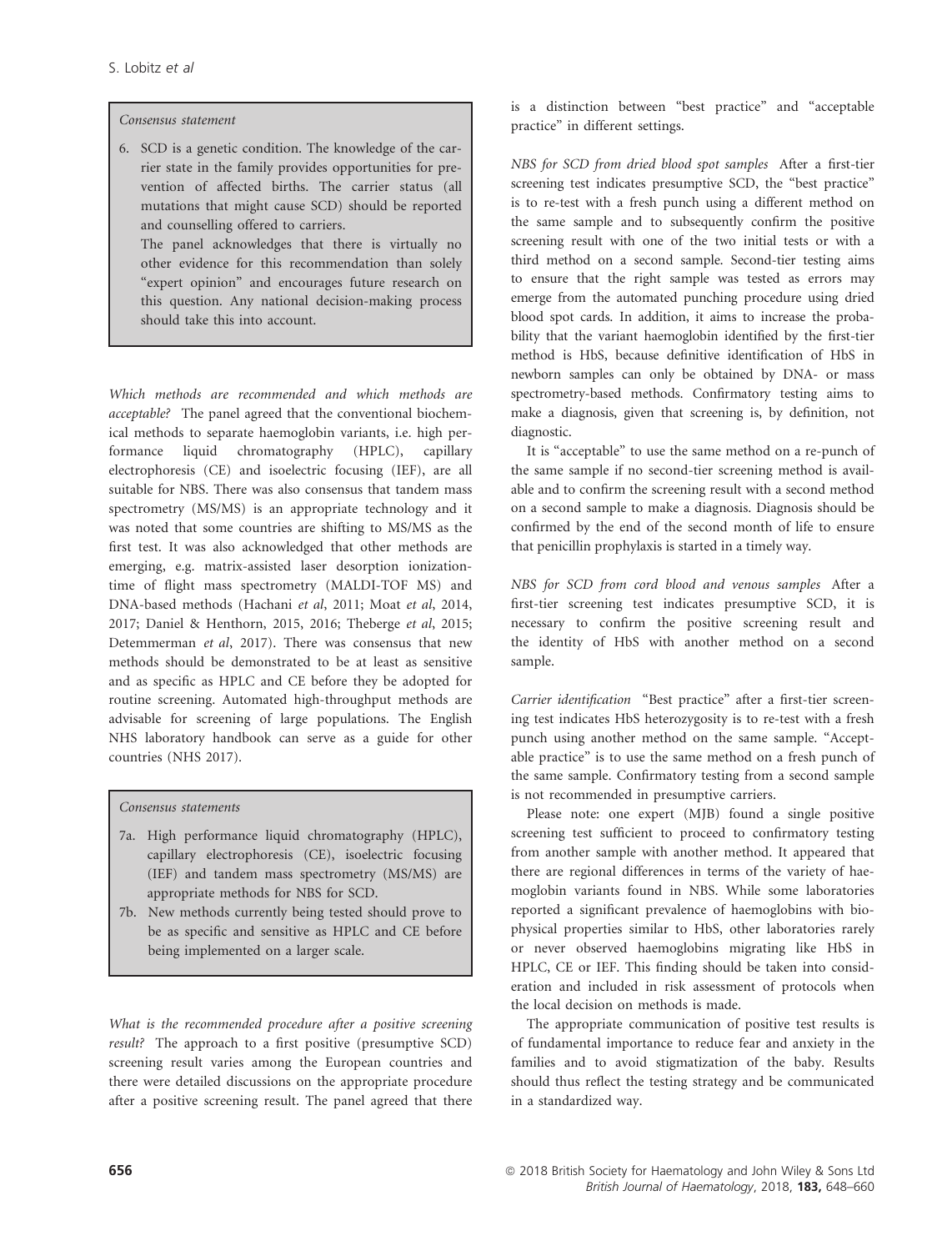Consensus statements

- 8a. A haemoglobin pattern that is in accordance with any genotype of SCD requires a re-test with a fresh punch from the same sample. If available, a different method from the first one should be used (secondtier screening). If a second alternative method is not available, a re-test with the same method is acceptable. If the re-test is positive, the newborn should be re-called for confirmatory testing.
- 8b. Screen-positive newborns should be referred to a paediatric haematologist for counselling and confirmatory testing by a certified laboratory. The confirmatory test result should be available by the end of the second month of life. If not available at that time, penicillin prophylaxis should be initiated and continued at least until the result is available.
- 8c. In NBS programmes where carrier states are reported, any haemoglobin pattern in accordance with a carrier state requires a re-test with a fresh punch from the same sample, preferably using a different method.
- 8d. All children with SCD should be enrolled in a comprehensive care programme. The programme should ensure equal access to high-level clinical care.

## Consensuses on specific issues raised during the conference

Which blood specimens are recommended/acceptable for screening? All kinds of blood specimens from the baby are appropriate for newborn screening (Nennstiel-Ratzel et al, 2011; NHS 2017).

Do we need additional guidelines regarding NBS for SCD? The panel agreed that current NBS guidelines are appropriate to ensure reliable SCD screening results. Critical issues include prematurity, transfusions and maternal contamination in case of screening from cord blood. If a newborn should receive transfusions, re-screening 3 months after the last transfusion is indicated (Nennstiel-Ratzel et al, 2011; NHS 2017).

Which false-negative and which false-positive rates are acceptable? The panel agreed that false-negative and false-positive rates should be as low as possible. The screening programme should thus be under constant review, e.g. by external quality assessment services, to constantly improve its quality.

# **Conclusions**

Sickle cell disease is becoming a priority for European Health Care Systems. NBS enables a child to be diagnosed with SCD before presenting with symptoms and provides an opportunity to ensure early entry into a comprehensive care programme. The increased burden of SCD in Europe and the growing

© 2018 British Society for Haematology and John Wiley & Sons Ltd 657 British Journal of Haematology, 2018, 183, 648-660

interconnections among European Health Care Systems raise the need for a common approach to NBS. This panel recommends universal NBS in all countries participating in the conference, collection of data on clinical outcomes through setting up of registries and development of shared clinical protocols for comprehensive care of all affected newborns. Raising public awareness about SCD is recommended, as well as focused education about the condition for health care workers, allied professionals, managers and commissioners of health care systems.

# Statement on levels of evidence

The authors would like to emphasize that the level of evidence for most of the following recommendations is "expert opinion". Nevertheless, all questions have been discussed very carefully and all recommendations were made in all conscience.

## Acknowledgments

RC, EC, JE and SL organised the conference, SL hosted the conference in Berlin. RC and SL wrote the manuscript. PT edited the manuscript. All authors joined the conference and actively contributed to the discussions. All authors reviewed the manuscript and commented on it.

# Statement on industry and corporate sponsorship

The conference was sponsored by Novartis (€5000), Celgene (€4000), Nordic Pharma (€3500), SpotOn Clinical Diagnostics (€2500), Biomaneo (€2000), PerkinElmer (€2000), Swedish Orphan Biovitrum (€2000), Bluebird Bio (€1500), myTomorrows (€1500), Chromsystems (€1000), Biorad (€1000), Sebia ( $€1000$ ) and Resonance Health ( $€500$ ). The authors declare that these donations were unrestricted educational donations and did not influence any decision and thank the sponsors of the conference for their generous financial support.

## Disclosures and competing interests

The authors have various disclosures and competing interests. All statements are available in Appendix S4.

## Supporting Information

Additional supporting information may be found online in the Supporting Information section at the end of the article.

Appendix S1. Template for the presentation of national data

Appendix S2. Questions to guide the consensus-finding process

Appendix S3. Agenda of the Pan-European Consensus Conference on Newborn Screening for Haemoglobinopathies (speakers in brackets)

Appendix S4. Disclosures and competing interests statements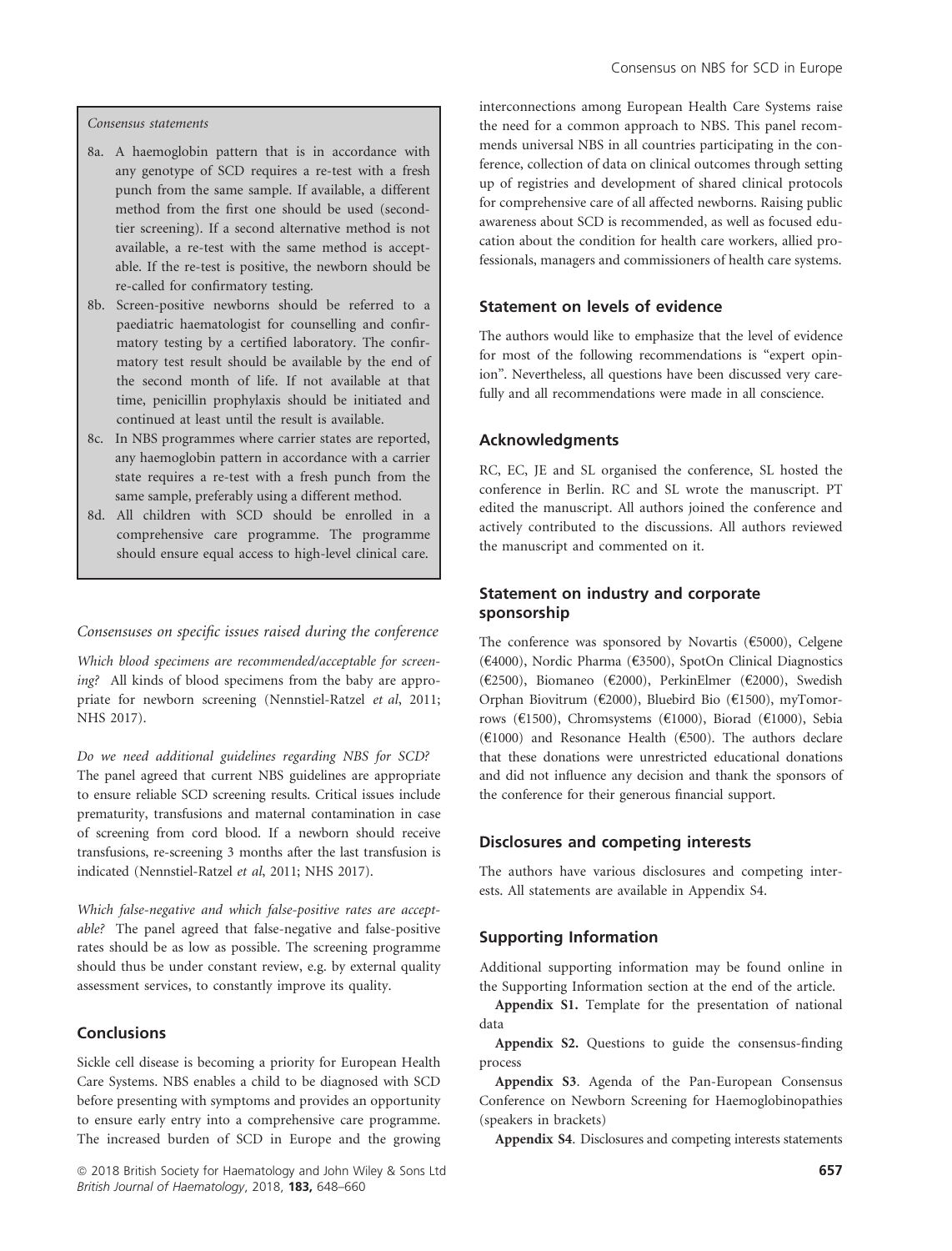## References

- Adams, R.J. & Brambilla, D.; Optimizing Primary Stroke Prevention in Sickle Cell Anemia (STOP 2) Trial Investigators. (2005) Discontinuing prophylactic transfusions used to prevent stroke in sickle cell disease. New England Journal of Medicine, 353, 2769–2778.
- Adams, R.J., Nichols, F.T., Figueroa, R., McKie, V. & Lott, T. (1992) Transcranial Doppler correlation with cerebral angiography in sickle cell disease. Stroke, 23, 1073–1077.
- Adams, R.J., McKie, V.C., Hsu, L., Files, B., Vichinsky, E., Pegelow, C., Abboud, M., Gallagher, D., Kutlar, A., Nichols, F.T., Bonds, D.R. & Brambilla, D. (1998) Prevention of a first stroke by transfusions in children with sickle cell anemia and abnormal results on transcranial Doppler ultrasonography. New England Journal of Medicine, 339, 5–11.
- Angastiniotis, M.A. & Hadjiminas, M.G. (1981) Prevention of thalassaemia in Cyprus. Lancet, 1, 369–371.
- Ballardini, E., Tarocco, A., Marsella, M., Bernardoni, R., Carandina, G., Melandri, C., Guerra, G., Patella, A., Zucchelli, M., Ferlini, A., Bigoni, S., Ravani, A., Garani, G. & Borgna-Pignatti, C. (2013) Universal neonatal screening for sickle cell disease and other haemoglobinopathies in Ferrara, Italy. Blood Transfusion, 11, 245–249.
- Ballas, S.K., Lieff, S., Benjamin, L.J., Dampier, C.D., Heeney, M.M., Hoppe, C., Johnson, C.S., Rogers, Z.R., Smith-Whitley, K., Wang, W.C. & Telen, M.J. (2010) Definitions of the phenotypic manifestations of sickle cell disease. American Journal of Hematology, 85, 6–13.
- Bardakdjian-Michau, J., Bahuau, M., Hurtrel, D., Godart, C., Riou, J., Mathis, M., Goossens, M., Badens, C., Ducrocq, R., Elion, J. & Perini, J.M. (2009) Neonatal screening for sickle cell disease in France. Journal of Clinical Pathology, 62, 31–33.
- Bou-Maroun, L.M., Meta, F., Hanba, C.J., Campbell, A.D. & Yanik, G.A. (2018) An analysis of inpatient pediatric sickle cell disease: incidence, costs, and outcomes. Pediatric Blood & Cancer, 65, e26758.
- Bouva, M.J., Mohrmann, K., Brinkman, H.B., Kemper-Proper, E.A., Elvers, B., Loeber, J.G., Verheul, F.E. & Giordano, P.C. (2010) Implementing neonatal screening for haemoglobinopathies in the Netherlands. Journal of Medical Screening, 17, 58–65.
- Brozovic, M., Davies, S.C. & Brownell, A.I. (1987) Acute admissions of patients with sickle cell disease who live in Britain. British Medical Journal (Clinical Research Ed), 294, 1206–1208.
- Camilli, R., D'Ambrosio, F., Del Grosso, M., Pimentel de Araujo, F., Caporali, M.G., Del Manso, M., Gherardi, G., D'Ancona, F., Pantosti, A. & Pneumococcal Surveillance, G. (2017) Impact of pneumococcal conjugate vaccine (PCV7 and PCV13) on pneumococcal invasive diseases in Italian children and insight into evolution of pneumococcal population structure. Vaccine, 35, 4587–4593.

Canatan, D. (2014) Thalassemias and hemoglobinopathies in Turkey. Hemoglobin, 38, 305–307.

- Castilla-Rodríguez, I., Cela, E., Vallejo-Torres, L., Valcárcel-Nazco, C., Dulín, E., Espada, M., Rausell, D., Mar, J. & Serrano-Aguilar, P. (2016) Cost-effectiveness analysis of newborn screening for sickle-cell disease in Spain. Expert Opinion on Orphan Drugs, 4, 567–575.
- Cela, E., Bellon, J.M., de la Cruz, M., Belendez, C., Berrueco, R., Ruiz, A., Elorza, I., Diaz de Heredia, C., Cervera, A., Valles, G., Salinas, J.A., Coll, M.T., Bermudez, M., Prudencio, M., Argiles, B. & Vecilla, C.; SEHOP-Hemoglobinopathies Study Group (Sociedad Española de Hematología y Oncología Pediátricas) . (2017) National registry of hemoglobinopathies in Spain (REPHem). Pediatric Blood & Cancer, 64, [https://onlinelibrary.](https://onlinelibrary.wiley.com/doi/abs/10.1002/pbc.26322) [wiley.com/doi/abs/10.1002/pbc.26322.](https://onlinelibrary.wiley.com/doi/abs/10.1002/pbc.26322)
- Colombatti, R., Dalla Pozza, L.V., Mazzucato, M., Sainati, L., Pierobon, M. & Facchin, P. (2008) Hospitalization of children with sickle cell disease in a region with increasing immigration rates. Haematologica, 93, 463–464.
- Cortes-Castell, E., Palazon-Bru, A., Pla, C., Goicoechea, M., Rizo-Baeza, M.M., Juste, M. & Gil-Guillen, V.F. (2017) Impact of prematurity and immigration on neonatal screening for sickle cell disease. PLoS ONE, 12, e0171604.
- Couque, N., Girard, D., Ducrocq, R., Boizeau, P., Haouari, Z., Missud, F., Holvoet, L., Ithier, G., Belloy, M., Odievre, M.H., Benemou, M., Benhaim, P., Retali, B., Bensaid, P., Monier, B., Brousse, V., Amira, R., Orzechowski, C., Lesprit, E., Mangyanda, L., Garrec, N., Elion, J., Alberti, C., Baruchel, A. & Benkerrou, M. (2016) Improvement of medical care in a cohort of newborns with sickle-cell disease in North Paris: impact of national guidelines. British Journal of Haematology, 173, 927–937.
- Daniel, Y. & Henthorn, J. (2015) Tandem Mass Spectrometry for Sickle Cell and Thalassemia Newborn Screening Pilot Study. Report to the National Health Service (NHS). Public Health England, London. © Crown copyright 2015.
- Daniel, Y.A. & Henthorn, J. (2016) Newborn screening for sickling and other haemoglobin disorders using tandem mass spectrometry: a pilot study of methodology in laboratories in England. Journal of Medical Screening, 23, 175–178.
- Davies, S.C., Cronin, E., Gill, M., Greengross, P., Hickman, M. & Normand, C. (2000) Screening for sickle cell disease and thalassaemia: a systematic review with supplementary research. Health Technology Assessment, 4, i–v, 1–99.
- Detemmerman, L., Olivier, S., Bours, V. & Boemer, F. (2017) Innovative PCR without DNA extraction for African sickle cell disease diagnosis. Hematology, 23, 181–186.
- Engert, A., Balduini, C., Brand, A., Coiffier, B., Cordonnier, C., Dohner, H., de Wit, T.D., Eichinger, S., Fibbe, W., Green, T., de Haas, F., Iolascon, A., Jaffredo, T., Rodeghiero, F., Salles, G. & Schuringa, J.J.; for the European Hematology Association Roadmap for European Hematology Research. (2016) The European

Hematology Association Roadmap for European Hematology Research: a consensus document. Haematologica, 101, 115–208.

- EU. (2011) Directive 2011/24/EU of the European Parliament and of the Council of 9 March 2011 on the application of patients' rights in crossborder healthcare. The Official Journal of the European Union, 54, 4 April 2011. L 88/45–88/ 65.
- Falletta, J.M., Woods, G.M., Verter, J.I., Buchanan, G.R., Pegelow, C.H., Iyer, R.V., Miller, S.T., Holbrook, C.T., Kinney, T.R., Vichinsky, E., Becton, D.L., Wang, W., Johnstone, H.S., Wethers, D.L., Reaman, G.H., DeBaun, M.R., Grossman, N.J., Kalinyak, K., Jorgensen, J.H., Bjornson, A., Thomas, M.D. & Reid, C. (1995) Discontinuing penicillin prophylaxis in children with sickle cell anemia. Prophylactic Penicillin Study II. The Journal of Pediatrics, 127, 685–690.
- Frommel, C., Brose, A., Klein, J., Blankenstein, O. & Lobitz, S. (2014) Newborn screening for sickle cell disease: technical and legal aspects of a German pilot study with 38,220 participants. BioMed Research International, 2014, 695828.
- Gardner, K., Douiri, A., Drasar, E., Allman, M., Mwirigi, A., Awogbade, M. & Thein, S.L. (2016) Survival in adults with sickle cell disease in a high-income setting. Blood, 128, 1436–1438.
- Gaston, M.H., Verter, J.I., Woods, G., Pegelow, C., Kelleher, J., Presbury, G., Zarkowsky, H., Vichinsky, E., Iyer, R., Lobel, J.S., Diamond, S., Holbrook, C.T., Gill, F.M., Ritchey, K. & Falletta, J.M. (1986) Prophylaxis with oral penicillin in children with sickle cell anemia. A randomized trial. New England Journal of Medicine, 314, 1593–1599.
- Gibbons, C., Geoghegan, R., Conroy, H., Lippacott, S., O'Brien, D., Lynam, P., Langabeer, L., Cotter, M., Smith, O. & McMahon, C. (2015) Sickle cell disease: time for a targeted neonatal screening programme. Irish Medical Journal, 108, 43–45.
- Grosse, S.D. (2015) Showing value in newborn screening: challenges in quantifying the effectiveness and cost-effectiveness of early detection of phenylketonuria and cystic fibrosis. Healthcare (Basel), 3, 1133–1157.
- Grosse, S.D., Olney, R.S. & Baily, M.A. (2005) The cost effectiveness of universal versus selective newborn screening for sickle cell disease in the US and the UK: a critique. Applied Health Economics and Health Policy, 4, 239–247.
- Grosse, S.D., Odame, I., Atrash, H.K., Amendah, D.D., Piel, F.B. & Williams, T.N. (2011) Sickle cell disease in Africa: a neglected cause of early childhood mortality. American Journal of Preventive Medicine, 41, S398–S405.
- Grosse, R., Lukacs, Z., Cobos, P.N., Oyen, F., Ehmen, C., Muntau, B., Timmann, C. & Noack, B. (2016) The prevalence of sickle cell disease and its implication for newborn screening in Germany (Hamburg Metropolitan Area). Pediatric Blood & Cancer, 63, 168–170.
- Gulbis, B., Cotton, F., Ferster, A., Ketelslegers, O., Dresse, M.F., Ronge-Collard, E., Minon, J.M.,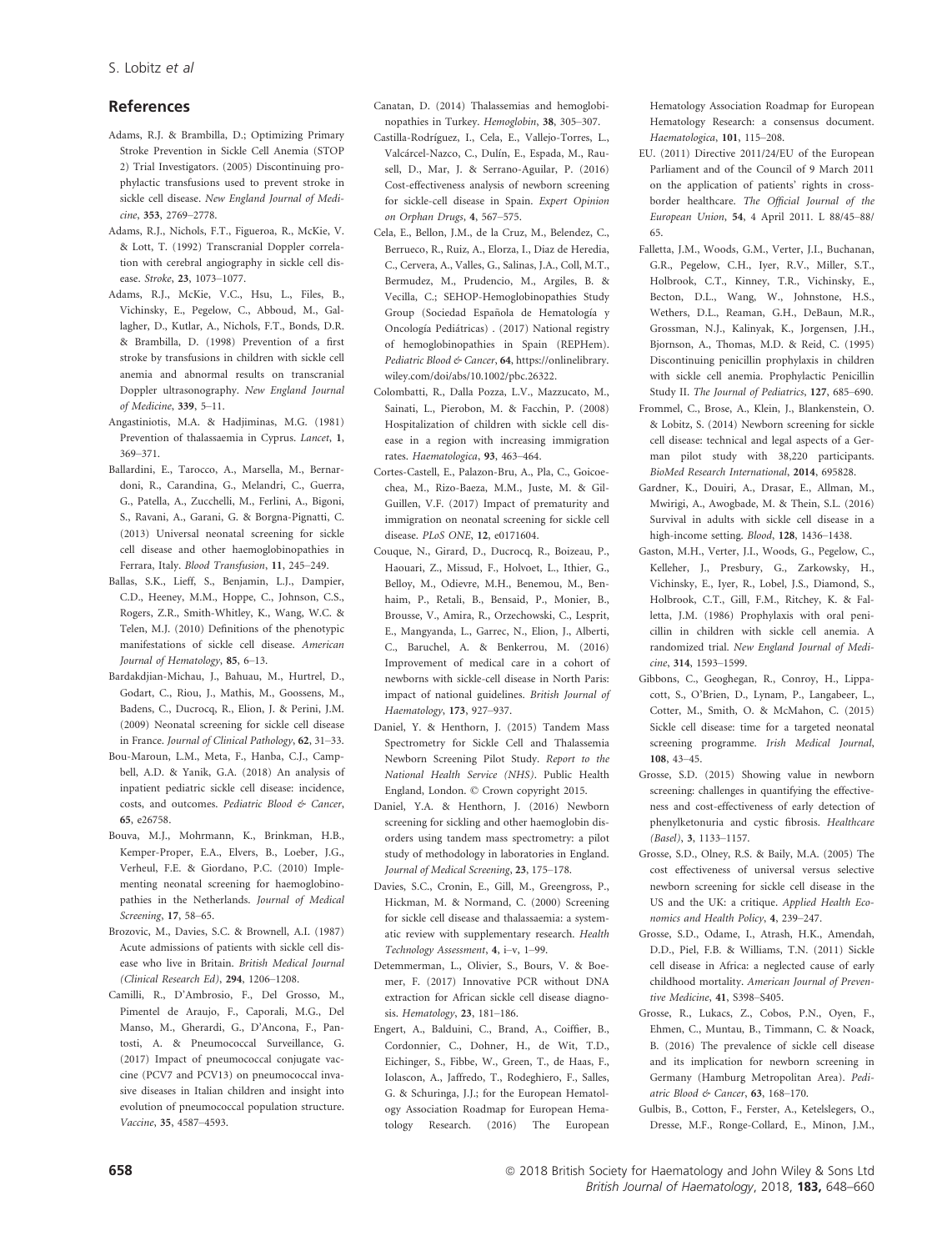Le, P.Q. & Vertongen, F. (2009) Neonatal haemoglobinopathy screening in Belgium. Journal of Clinical Pathology, 62, 49–52.

- Hachani, J., Duban-Deweer, S., Pottiez, G., Renom, G., Flahaut, C. & Perini, J.M. (2011) MALDI-TOF MS profiling as the first-tier screen for sickle cell disease in neonates: matching throughput to objectives. Proteomics Clinical Applications, 5, 405–414.
- Inusa, B.P.D. & Colombatti, R. (2017) European migration crises: the role of national hemoglobinopathy registries in improving patient access to care. Pediatric Blood & Cancer, 64, e26515.
- Jans, S.M., van El, C.G., Houwaart, E.S., Westerman, M.J., Janssens, R.J., Lagro-Janssen, A.L., Plass, A.M. & Cornel, M.C. (2012) A case study of haemoglobinopathy screening in the Netherlands: witnessing the past, lessons for the future. Ethnicity and Health, 17, 217–239.
- Kolnagou, A. & Kontoghiorghes, G.J. (2009) Advances in the prevention and treatment are changing thalassemia from a fatal to a chronic disease. experience from a Cyprus model and its use as a paradigm for future applications. Hemoglobin, 33, 287–295.
- Kotila, T.R. (2016) Sickle cell trait: a Benign State? Acta Haematologica, 136, 147–151.
- Kountouris, P., Kousiappa, I., Papasavva, T., Christopoulos, G., Pavlou, E., Petrou, M., Feleki, X., Karitzie, E., Phylactides, M., Fanis, P., Lederer, C.W., Kyrri, A.R., Kalogerou, E., Makariou, C., Ioannou, C., Kythreotis, L., Hadjilambi, G., Andreou, N., Pangalou, E., Savvidou, I., Angastiniotis, M., Hadjigavriel, M., Sitarou, M., Kolnagou, A., Kleanthous, M. & Christou, S. (2016) The molecular spectrum and distribution of haemoglobinopathies in Cyprus: a 20-year retrospective study. Scientific Reports, 6, 26371.
- Kunz, J.B., Awad, S., Happich, M., Muckenthaler, L., Lindner, M., Gramer, G., Okun, J.G., Hoffmann, G.F., Bruckner, T., Muckenthaler, M.U. & Kulozik, A.E. (2016) Significant prevalence of sickle cell disease in Southwest Germany: results from a birth cohort study indicate the necessity for newborn screening. Annals of Hematology, 95, 397–402.
- Kunz, J.B., Cario, H., Grosse, R., Jarisch, A., Lobitz, S. & Kulozik, A.E. (2017) The epidemiology of sickle cell disease in Germany following recent large-scale immigration. Pediatric Blood & Cancer, 64, e26550.
- Kuznik, A., Habib, A.G., Munube, D. & Lamorde, M. (2016) Newborn screening and prophylactic interventions for sickle cell disease in 47 countries in sub-Saharan Africa: a cost-effectiveness analysis. BMC Health Services Research, 16, 304.
- Lanzkron, S., Carroll, C.P. & Haywood, C. Jr (2010) The burden of emergency department use for sickle-cell disease: an analysis of the national emergency department sample database. American Journal of Hematology, 85, 797–799.
- Latasa Zamalloa, P., Sanz Moreno, J.C., Ordobas Gavin, M., Barranco Ordonez, M.D., Insua Marisquerena, E., Gil de Miguel, A., Fernandez Chavez,

A.C. & Garcia-Comas, L. (2017) [Trends of invasive pneumococcal disease and its serotypes in the Autonomous Community of Madrid]. Enfermedades Infecciosas y Microbiologia Clinica, <https://doi.org/10.1016/j.eimc.2017.10.026>

- Le, P.Q., Gulbis, B., Dedeken, L., Dupont, S., Vanderfaeillie, A., Heijmans, C., Huybrechts, S., Devalck, C., Efira, A., Dresse, M.F., Rozen, L., Benghiat, F.S. & Ferster, A. (2015) Survival among children and adults with sickle cell disease in Belgium: benefit from hydroxyurea treatment. Pediatric Blood & Cancer, 62, 1956–1961.
- Le, P.Q., Ferster, A., Dedeken, L., Vermylen, C., Vanderfaeillie, A., Rozen, L., Heijmans, C., Huybrechts, S., Devalck, C., Cotton, F., Ketelslegers, O., Dresse, M.F., Fils, J.F. & Gulbis, B. (2018) Neonatal screening improves sickle cell disease clinical outcome in Belgium. Journal of Medical Screening, 25, 57–63.
- Lobitz, S., Frommel, C., Brose, A., Klein, J. & Blankenstein, O. (2014) Incidence of sickle cell disease in an unselected cohort of neonates born in Berlin, Germany. European Journal of Human Genetics, 22, 1051–1053.
- Lobitz, S., Klein, J, Brose, A., Blankenstein, O. & Frommel, C. (2018) Newborn screening by tandem mass spectrometry confirms the high prevalence of sickle cell disease among German newborns. Ann Hematol.
- Lodi, M., Bigi, E., Palazzi, G., Vecchi, L., Morandi, R., Setti, M., Borsari, S., Bergonzini, G., Iughetti, L. & Venturelli, D. (2017) Universal screening program in pregnant women and newborns atrisk for sickle cell disease: first report from Northern Italy. Hemoglobin, 41, 230–233.
- Makani, J., Cox, S.E., Soka, D., Komba, A.N., Oruo, J., Mwamtemi, H., Magesa, P., Rwezaula, S., Meda, E., Mgaya, J., Lowe, B., Muturi, D., Roberts, D.J., Williams, T.N., Pallangyo, K., Kitundu, J., Fegan, G., Kirkham, F.J., Marsh, K. & Newton, C.R. (2011) Mortality in sickle cell anemia in Africa: a prospective cohort study in Tanzania. PLoS ONE, 6, e14699.
- Manu Pereira, M. & Corrons, J.L. (2009) Neonatal haemoglobinopathy screening in Spain. Journal of Clinical Pathology, 62, 22–25.
- Martella, M., Cattaneo, L., Viola, G., Azzena, S., Cappellari, A., Baraldi, E., Zorloni, C., Masera, N., Biondi, A., Basso, G., Colombatti, R. & Sainati, L. (2017) Universal Newborn Screening for Sickle Cell Disease: Preliminary Results of the First Year of a Multicentric Italian Project. EHA Learning Center. May 18, 2017; 181265, Abstract E1489. [https://learningcenter.ehaweb.org/eha/](https://learningcenter.ehaweb.org/eha/2017/22nd/181265/raffaella.colombatti.universal.newborn.screening.for.sickle.cell.disease.html) [2017/22nd/181265/raffaella.colombatti.universal.](https://learningcenter.ehaweb.org/eha/2017/22nd/181265/raffaella.colombatti.universal.newborn.screening.for.sickle.cell.disease.html) [newborn.screening.for.sickle.cell.disease.html](https://learningcenter.ehaweb.org/eha/2017/22nd/181265/raffaella.colombatti.universal.newborn.screening.for.sickle.cell.disease.html)
- Moat, S.J., Rees, D., King, L., Ifederu, A., Harvey, K., Hall, K., Lloyd, G., Morrell, C. & Hillier, S. (2014) Newborn blood spot screening for sickle cell disease by using tandem mass spectrometry: implementation of a protocol to identify only the disease states of sickle cell disease. Clinical Chemistry, 60, 373–380.
- Moat, S.J., Rees, D., George, R.S., King, L., Dodd, A., Ifederu, A., Ramgoolam, T. & Hillier, S.

(2017) Newborn screening for sickle cell disorders using tandem mass spectrometry: three years' experience of using a protocol to detect only the disease states. Annals of Clinical Biochemistry, 54, 601–611.

- de Montalembert, M., Ferster, A., Colombatti, R., Rees, D.C. & Gulbis, B. (2011) ENERCA clinical recommendations for disease management and prevention of complications of sickle cell disease in children. American Journal of Hematology, 86, 72–75.
- Naik, R.P. & Haywood, C. Jr (2015) Sickle cell trait diagnosis: clinical and social implications. Hematology. American Society of Hematology. Education Program American Society of Hematology Education Program, 2015, 160–167.
- Nennstiel-Ratzel, U., Genzel-Boroviczény, O., Böhles, H., Fusch, C., Grüters-Kieslich, A., Mohnike, K., Rossi, R., Ensenauer, R., Odenwald, B. & Hoffmann, G. (2011) [Newborn Screening on innate metabolic disturbances and endocrinopathies AWMF. © Society for Neonatology and Paediatric Intensive Care]. [https://www.awmf.](https://www.awmf.org/uploads/tx_szleitlinien/024-012l_S2k_Neugeborenenscreening_2011-12-abgelaufen.pdf) [org/uploads/tx\\_szleitlinien/024-012l\\_S2k\\_Neugeb](https://www.awmf.org/uploads/tx_szleitlinien/024-012l_S2k_Neugeborenenscreening_2011-12-abgelaufen.pdf) [orenenscreening\\_2011-12-abgelaufen.pdf](https://www.awmf.org/uploads/tx_szleitlinien/024-012l_S2k_Neugeborenenscreening_2011-12-abgelaufen.pdf)
- NHS. (2017) NHS Sickle Cell and Thalassaemia Screening Programme - Handbook for Newborn Laboratories. Public Health England, London. © Crown copyright 2017.
- NHS. (2018) NHS Sickle Cell and Thalassaemia Screening Programme, Data Report 2016 to 2017: Trends and Performance Analysis. Public Health England, London. © Crown copyright 2018.
- Okpala, I., Thomas, V., Westerdale, N., Jegede, T., Raj, K., Daley, S., Costello-Binger, H., Mullen, J., Rochester-Peart, C., Helps, S., Tulloch, E., Akpala, M., Dick, M., Bewley, S., Davies, M. & Abbs, I. (2002) The comprehensiveness care of sickle cell disease. European Journal of Haematology, 68, 157–162.
- Oligbu, G., Collins, S., Sheppard, C., Fry, N., Dick, M., Streetly, A. & Ladhani, S. (2018) Risk of invasive pneumococcal disease in children with sickle cell disease in England: a National Observational Cohort Study, 2010-2015. Archives of Disease in Childhood, 103, 643–647.
- Olney, R.S. (1999) Preventing morbidity and mortality from sickle cell disease. A public health perspective. American Journal of Preventive Medicine, 16, 116–121.
- Overturf, G. & Powars, D. (1980) Infections in sickle cell anemia: pathogenesis and control. Texas Reports on Biology and Medicine, 40, 283–292.
- Overturf, G.D., Powars, D. & Baraff, L.J. (1977) Bacterial meningitis and septicemia in sickle cell disease. American Journal of Diseases of Children, 131, 784–787.
- Payne, A.B., Link-Gelles, R., Azonobi, I., Hooper, W.C., Beall, B.W., Jorgensen, J.H., Juni, B. & Moore, M.; Active Bacterial Core Surveillance Team. (2013) Invasive pneumococcal disease among children with and without sickle cell disease in the United States, 1998 to 2009. The Pediatric Infectious Disease Journal, 32, 1308–1312.